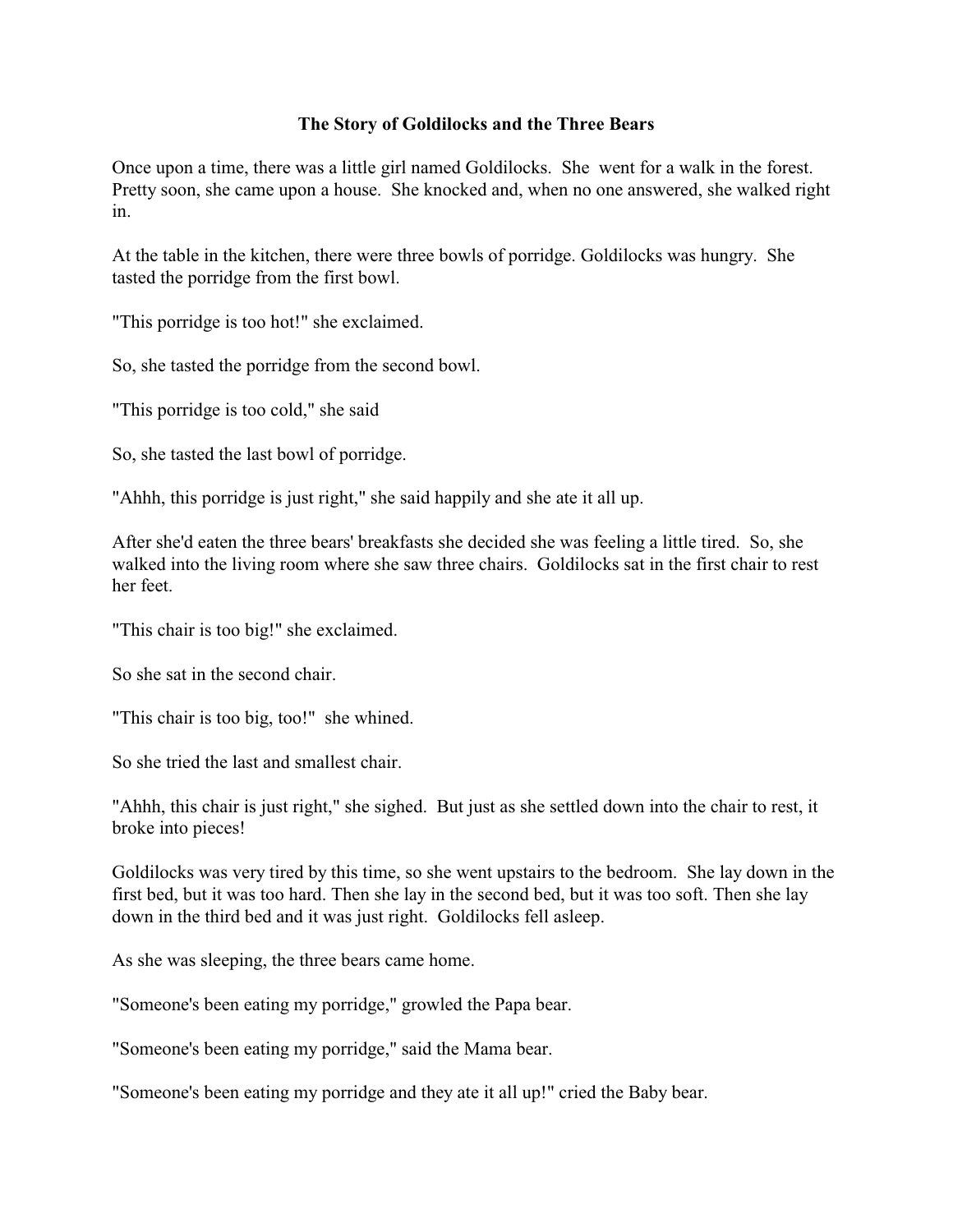"Someone's been sitting in my chair," growled the Papa bear.

"Someone's been sitting in my chair," said the Mama bear.

"Someone's been sitting in my chair and they've broken it all to pieces," cried the Baby bear.

They decided to look around some more and when they got upstairs to the bedroom, Papa bear growled, "Someone's been sleeping in my bed,"

"Someone's been sleeping in my bed, too" said the Mama bear

"Someone's been sleeping in my bed and she's still there!" exclaimed Baby bear.

Just then, Goldilocks woke up and saw the three bears. She screamed, "Help!" And she jumped up and ran out of the room. Goldilocks ran down the stairs, opened the door, and ran away into the forest. And she never returned to the home of the three bears.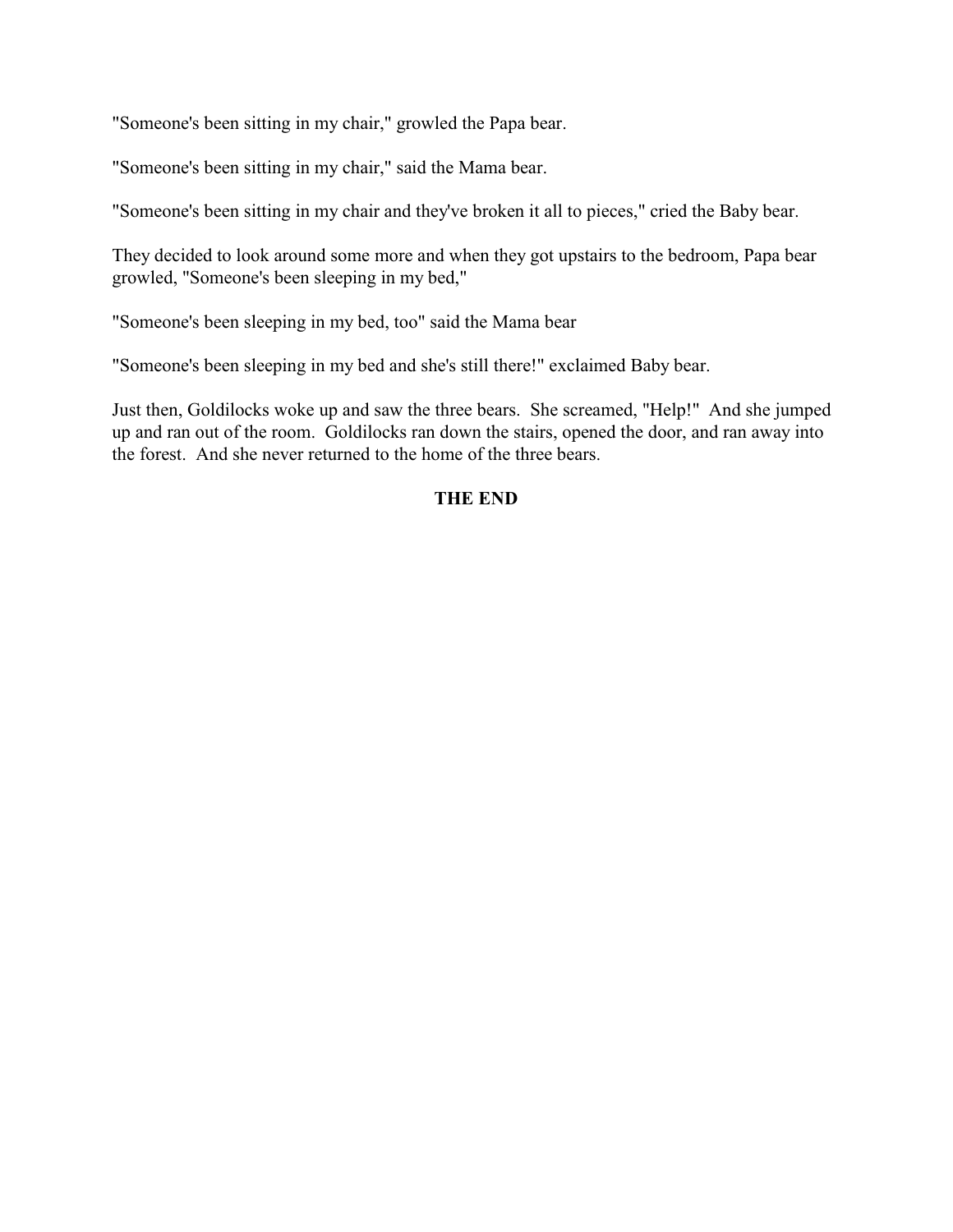## **Little Red Riding Hood**

Once upon a time, there was a little girl who lived in a village near the forest. Whenever she went out, the little girl wore a red riding cloak, so everyone in the village called her Little Red Riding Hood.

One morning, Little Red Riding Hood asked her mother if she could go to visit her grandmother as it had been awhile since they'd seen each other.

"That's a good idea," her mother said. So they packed a nice basket for Little Red Riding Hood to take to her grandmother.

When the basket was ready, the little girl put on her red cloak and kissed her mother goodbye.

"Remember, go straight to Grandma's house," her mother cautioned. "Don't dawdle along the way and please don't talk to strangers! The woods are dangerous."

"Don't worry, mommy," said Little Red Riding Hood, "I'll be careful."

But when Little Red Riding Hood noticed some lovely flowers in the woods, she forgot her promise to her mother. She picked a few, watched the butterflies flit about for awhile, listened to the frogs croaking and then picked a few more.

Little Red Riding Hood was enjoying the warm summer day so much, that she didn't notice a dark shadow approaching out of the forest behind her...

Suddenly, the wolf appeared beside her.

"What are you doing out here, little girl?" the wolf asked in a voice as friendly as he could muster.

"I'm on my way to see my Grandma who lives through the forest, near the brook," Little Red Riding Hood replied.

Then she realized how late she was and quickly excused herself, rushing down the path to her Grandma's house.

The wolf, in the meantime, took a shortcut...The wolf, a little out of breath from running, arrived at Grandma's and knocked lightly at the door.

"Oh thank goodness dear! Come in, come in! I was worried sick that something had happened to you in the forest," said Grandma thinking that the knock was her granddaughter.

The wolf let himself in. Poor Granny did not have time to say another word, before the wolf gobbled her up! The wolf let out a satisfied burp, and then poked through Granny's wardrobe to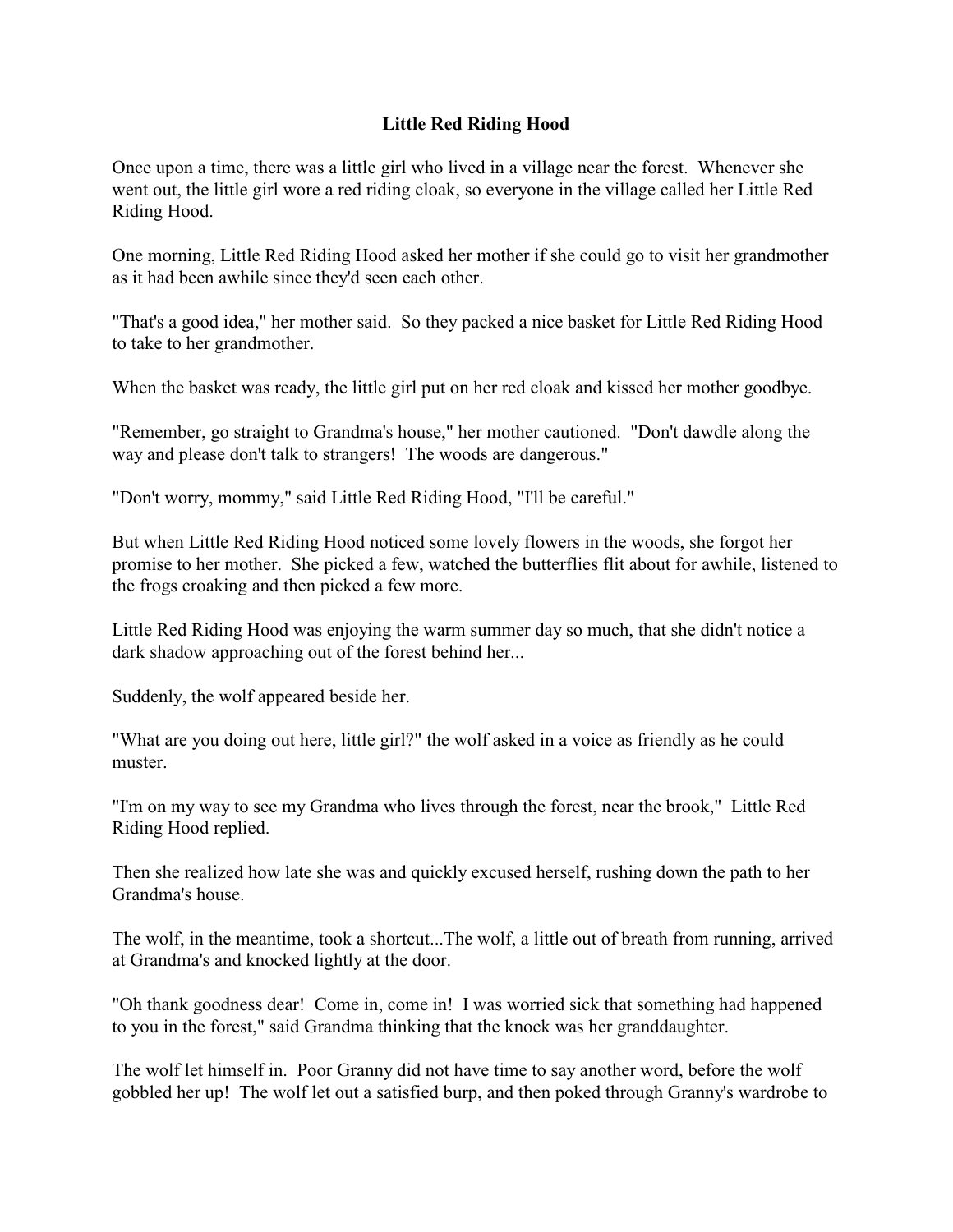find a nightgown that he liked. He added a frilly sleeping cap, and for good measure, dabbed some of Granny's perfume behind his pointy ears.

A few minutes later, Red Riding Hood knocked on the door. The wolf jumped into bed and pulled the covers over his nose. "Who is it?" he called in a cackly voice.

"It's me, Little Red Riding Hood."

"Oh how lovely! Do come in, my dear," croaked the wolf.

When Little Red Riding Hood entered the little cottage, she could scarcely recognize her Grandmother.

"Grandmother! Your voice sounds so odd. Is something the matter?" she asked.

"Oh, I just have touch of a cold," squeaked the wolf adding a cough at the end to prove the point.

"But Grandmother! What big ears you have," said Little Red Riding Hood as she edged closer to the bed.

"The better to hear you with, my dear," replied the wolf.

"But Grandmother! What big eyes you have," said Little Red Riding Hood.

"The better to see you with, my dear," replied the wolf.

"But Grandmother! What big teeth you have," said Little Red Riding Hood her voice quivering slightly.

"The better to eat you with, my dear," roared the wolf and he leapt out of the bed and began to chase the little girl.

Almost too late, Little Red Riding Hood realized that the person in the bed was not her Grandmother, but a hungry wolf.

She ran across the room and through the door, shouting, "Help! Wolf!" as loudly as she could.

A woodsman who was chopping logs nearby heard her cry and ran towards the cottage as fast as he could.

He grabbed the wolf and made him spit out the poor Grandmother who was a bit frazzled by the whole experience, but still in one piece.

"Oh Grandma, I was so scared!" sobbed Little Red Riding Hood, "I'll never speak to strangers or dawdle in the forest again."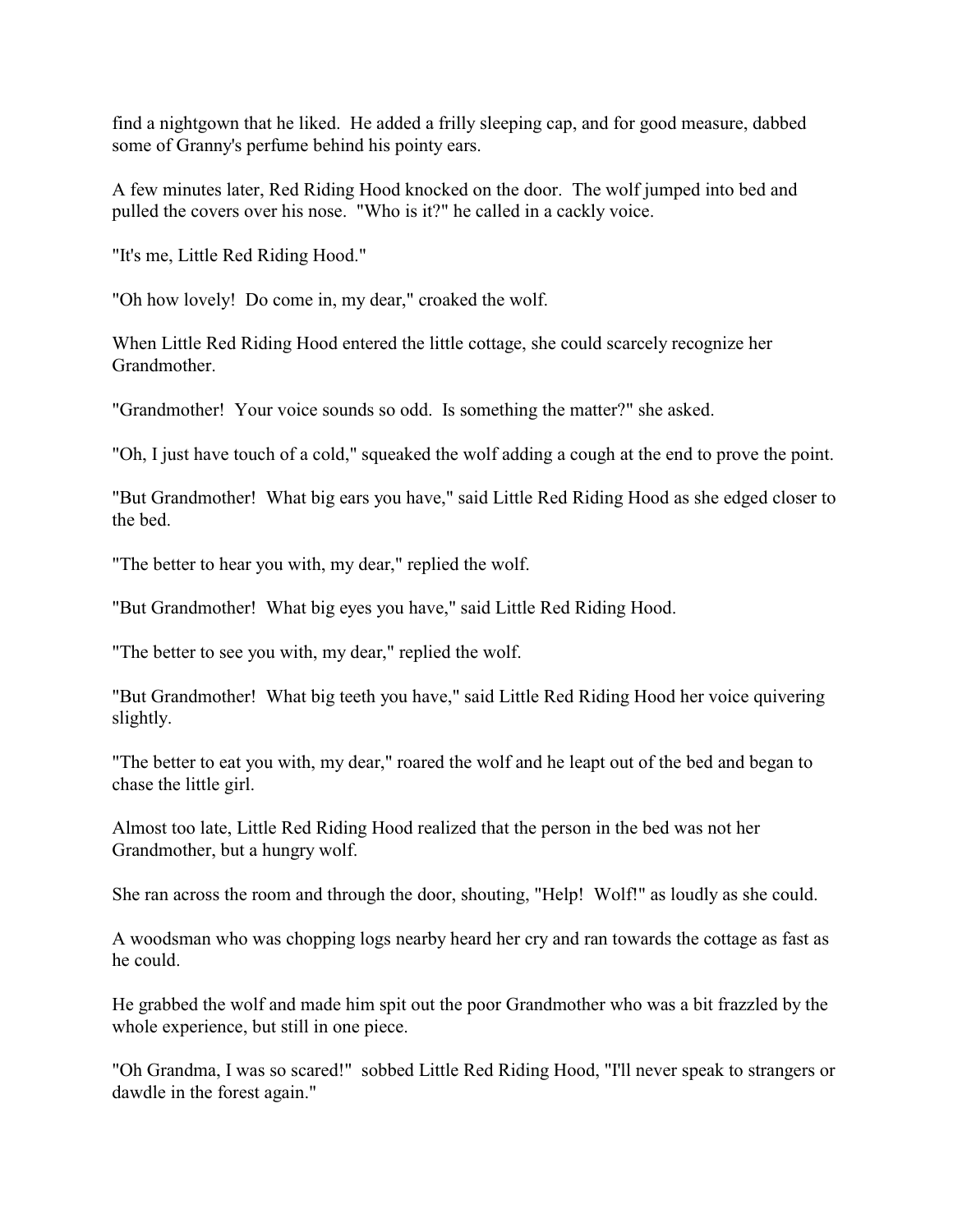"There, there, child. You've learned an important lesson. Thank goodness you shouted loud enough for this kind woodsman to hear you!"

The woodsman knocked out the wolf and carried him deep into the forest where he wouldn't bother people any longer.

Little Red Riding Hood and her Grandmother had a nice lunch and a long chat.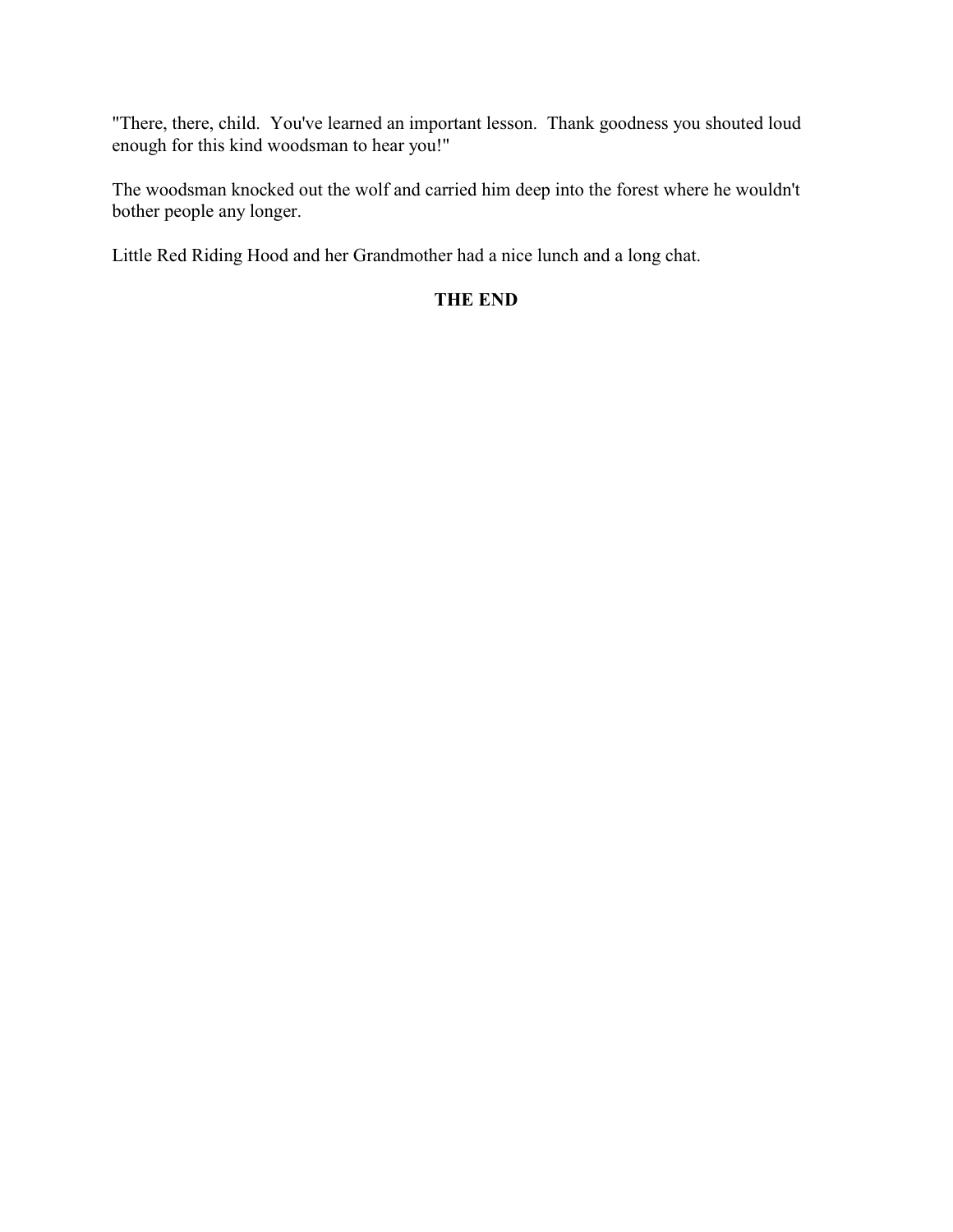## **The Three Little Pigs** by Leanne Guenther

Once upon a time, there were three little pigs, named Peter, Patty and Penny, who left their mommy and daddy to see the world.

All summer long, they roamed through the woods and fields, playing games and having fun. None were happier than the three little pigs, and they easily made friends with everyone they met.

Wherever they went, they were given a warm welcome and never had to worry about where they would sleep. But as summer drew to a close, they realized that people were starting to prepare their homes for winter. The three little pigs decided that they too needed a home of their own to keep them safe and warm through the winter.

Peter, the first little pig, was the oldest of the three. He decided to build a straw hut. "It'll only take a day! Then I'll go have fun and play," he sang enthusiastically.

The others disagreed.

"It's too fragile," they said disapprovingly, but Peter refused to listen (after all, he WAS the oldest by 3 whole minutes).

Patty Pig was the second little pig (born 3 minutes after Peter and 4 seconds before Penny). She decided that a house of straw would be too cold during the winter (and that bugs might get in!) So she went off in search of twigs and wood to build her house.

"Clunk! Clunk! Clunk!" It took her two days to nail her house of wood together.

Patty finished, looked at her house and thought to herself, "Well..., it's a little wobbly and maybe it isn't my VERY best job... but it's supposed to be warm this winter so it should do."

Penny quietly voiced her opinion that the house didn't look sturdy enough to stand up to wind, rain, snow (or bugs). Peter teased that Patty had wasted a whole day searching for wood when she could have been having fun playing with him.

Patty turned and sang out, "It only took an extra day. Now I can go have fun and play."

Penny Pig was the youngest of the three and being the youngest loved to play at least as much as Peter and Patty did. But she remembered what her mommy and daddy had taught her growing up.

Her daddy always told her, "We don't expect you to be perfect Penny."

And her mommy always added, "We'll always be proud of you as long as you've done your very best job."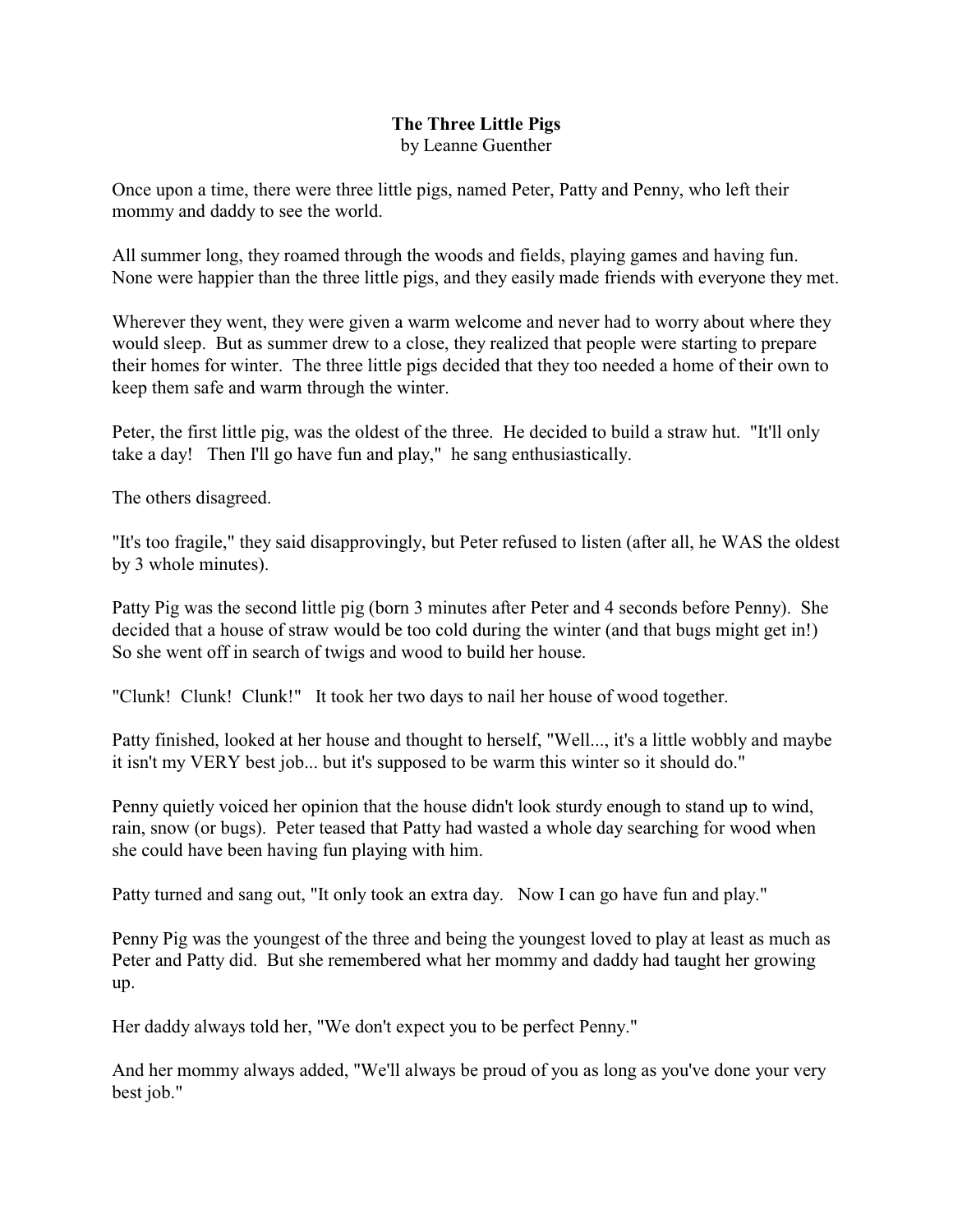So Penny Pig sighed and thought, "It will take time, patience and hard work to build a safe, warm, comfortable house. I've never done it before and I'm a little nervous, but I'm going to do my very best job!"

Penny went to the library and took out some books about building houses. She spent two whole days reading the books before she decided that a house of bricks would be the best choice.

Penny spent another whole day collecting supplies. A day to lay the foundation. Another to pour the cement. Yet another to stack the bricks and four more to put on the roof and paint. Just to make sure that she'd tried her best, she decided to take a few more days to build some cozy wooden furniture to put in her house of bricks. By the time she was done with her house, two weeks had passed and the leaves outside had taken on their autumn colours.

Penny looked at her little house with pride. Sure, the chimney was a little crooked and the paint had dripped a bit here and there, but Penny knew that she'd done her very best job and was quite proud of what she'd accomplished.

Peter, Patty and Penny spent the next day playing. The two older pigs teased Penny that she'd wasted the whole fall building her house (and Peter couldn't resist pointing out that even after all that work, Penny hadn't even managed to get the chimney on straight!) But Penny was happy with the choices she'd made as she sat in front of her cozy fireplace that night.

Peter wasn't nearly as comfortable in his house of straw. The cold night air crept in quickly. Peter hadn't taken the time to build a bed so he huddled in the corner on a mound of leftover straw. As the sun rose the next morning, Peter was starting to wish that he'd spent a bit more time on his house. As he pondered what he was going to use to cook breakfast with, Peter heard a knock on the door.

"Who's there?" Peter asked... it was awfully early for visitors.

Peter hadn't been the only one wondering about breakfast. A big, bad, hungry wolf had wandered through the forest. He hadn't eaten for awhile and a nice young piggy was just the kind of breakfast he was craving!

"Come out!" ordered the wolf, his mouth watering. "I want to speak to you!"

Peter may have been a bit lazy, but he certainly wasn't dumb. "I'd rather stay where I am," he replied.

"Come out now!" yelled the wolf fiercely.

"Not by the hair on my chin-y chin chin," teased Peter (after all, what could the wolf do about it).

"Then I'll huff and I'll puff and I'll bloooooow your house in!" threatened the wolf who blew with all his might, right onto the house. All the straw that Peter had heaped against some thin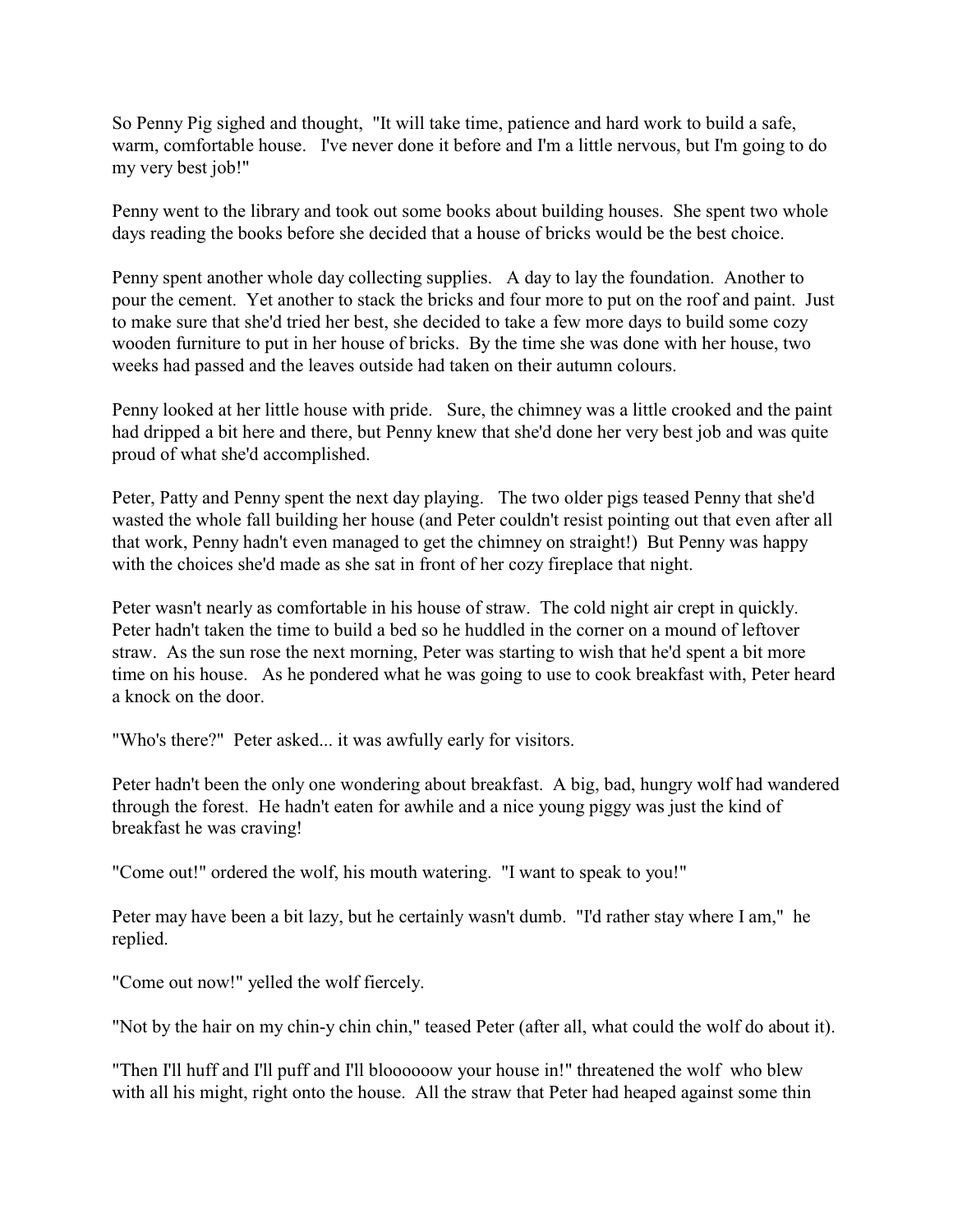poles fell down in the great blast.

Peter dashed as fast as he could to his sister Patty's house. Patty had heard the commotion. She ran to the door, accidentally squishing a beetle that was sitting by her bed. She bravely brushed the two spiders that had built webs inside the doorframe out of her way and pulled the door open for her brother.

The wolf ran after Peter and shouted "Come out and play with me!" just as the door slammed in his face.

"Not by the hair on our chin-y chin chins," replied Patty (almost as upset about all the bugs she had begun to notice scurrying around her floor as she was about the wolf).

"Then I'll huff and I'll puff and I'll bloooooow your house in!" yelled the wolf who blew with all his might, right onto the house. The wooden house creaked and squeaked and then collapsed like a pack of cards.

Peter and Patty dashed out and were halfway to Penny's house before the last twig had hit the ground. Penny urged them in, took one last look at the crooked chimney, crossed her fingers and slammed the door.

"Come out here, now! I want my breakfast," growled the wolf, not bothering to pretend anymore.

"Not by the hair on our chin-y chin chins," replied Peter, Patty and Penny (her fingers still crossed tightly).

"Then I'll huff and I'll puff and I'll bloooooow your house in!" yelled the wolf who blew with all his might, right onto the house.

Nothing happened.

The wolf drew an even deeper breath and blew again. And again! But Penny Pig's house of bricks with the crooked chimney and drippy paint was her very best job and it would NOT fall down no matter how hard the wolf blew.

After all his huffing and puffing the wolf was even hungrier than he'd been to begin with and he was not about to give up. He climbed carefully up a nearby ladder and scrambled onto the roof. Before Peter, Patty and Penny knew what was happening, the wolf started to slide down the chimney!

"Yikes!" cried Peter.

"We're toast!" sobbed Patty.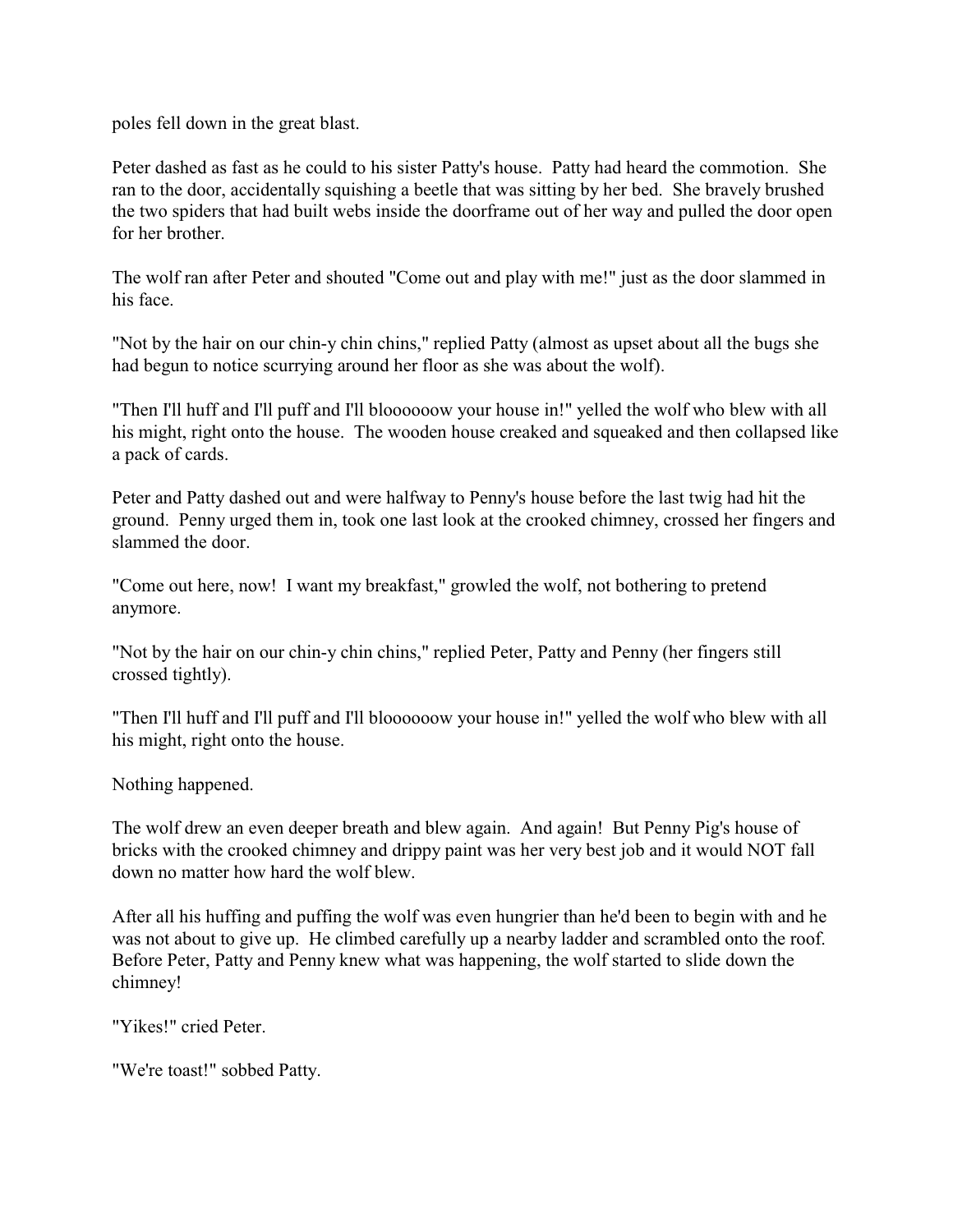"Bacon, actually!" wailed Penny.

But slowly the three little pigs realized that the wolf had somehow gotten stuck before he had made it all the way down. Understanding what had happened, Penny started to giggle nervously. "I think he got caught in the crooked part of my chimney!"

Peter nodded with disbelief, jumped up and threw some wood onto the fireplace. Patty grabbed the matches and started a fire which was soon roaring. It didn't take long for the three little pigs to hear the anguished howl of the wolf as he scrambled back up the chimney. The flames licked his hairy coat and his tail became a flaming torch.

"Never again! Never again will I go down a chimney!" he squealed, as he tried to put out the flames in his tail. Then he ran away as fast as he could.

That very same day, Peter and Patty took out library books on how to build a brick house. Penny did her best to give them some instruction and Peter showed his sisters how to put on paint without it getting drippy (after all, he WAS the oldest by 3 whole minutes).

The wolf did return once to roam in the neighbourhood, but when he caught sight of THREE crooked chimneys, he remembered the terrible pain of a burnt tail and he left for good.

Now safe and happy, Penny sang out to her brother and sister, "No more working for today... Come on let's go out to play!"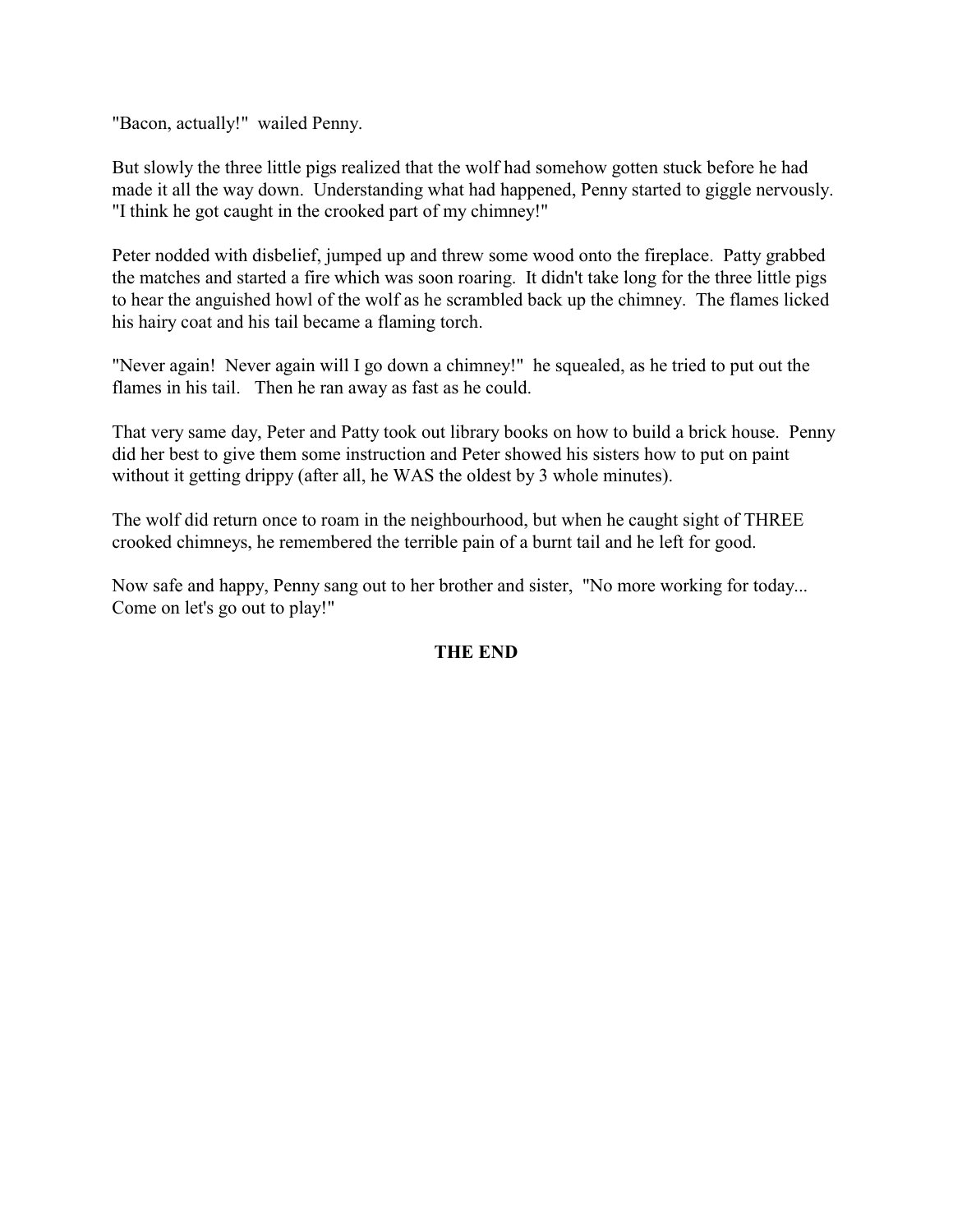#### **The Little Red Hen**

Once upon a time, a dog, a cat, a pig, and a little red hen lived on an old farm on a flowery hill surrounded by fields of golden wheat. One day, the Little Red Hen found some grains of wheat scattered in the barnyard. "Look what I've found!" she said to the other animals. "Who will help me plant these grains of wheat?"

"Not I!" said the dog. "Not I!" said the cat. "Not I!" said the pig.

"Then I'll do it myself," said the Little Red Hen. And so she did. She knew that seeds need water to grow tall and strong. "Who will help me water these seeds?" asked the Little Red Hen.

"Not I!" said the dog. "Not I!" said the cat. "Not I!" said the pig.

"Then I'll do it myself," said the Little Red Hen. And so she did. The Little Red Hen watered the soil and waited patiently for the wheat to grow. When the wheat was tall and golden, she knew it was ready to be cut. "Who will help me harvest the wheat?" asked the Little Red Hen.

"Not I!" said the dog. "Not I!" said the cat. "Not I!" said the pig.

"Then I'll do it myself," said the Little Red Hen. And so she did. The Little Red Hen's basket was soon filled with wheat. "Who will help me take the wheat to the mill to be ground into flour?" asked the Little Red Hen.

"Not I!" said the dog "Not I!" said the cat. "Not I!" said the pig.

"Then I'll do it myself," said the Little Red Hen. And so she did. The kind miller ground the wheat into powdery, velvety flour, and the Little Red Hen carried it home in a rough brown sack. "Who will help me make this flour into bread?" asked the Little Red Hen.

"Not I!" said the dog. "Not I!" said the cat. "Not I!" said the pig.

"Then I'll do it myself," said the Little Red Hen. And so she did. The Little Red Hen mixed the flour into sticky dough and kneaded it into a smooth loaf. "Who will help me put this bread into the oven to bake?" asked the Little Red Hen.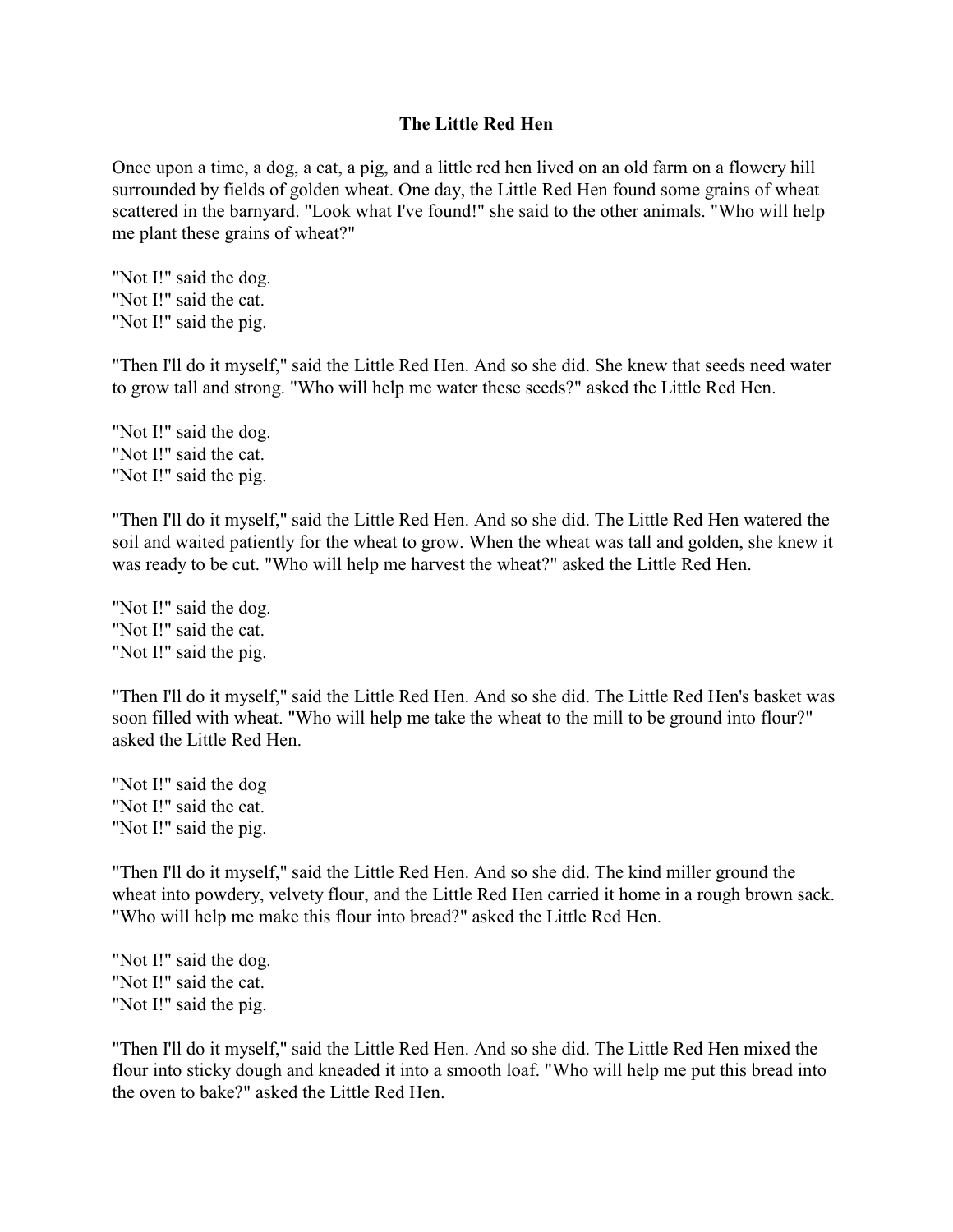"Not I!" said the dog. "Not I!" said the cat. "Not I!" said the pig.

"Then I'll do it myself," said the Little Red Hen. And so she did. The kitchen filled with the delicious scent of baking bread, and the other animals came to see what was happening. The Little Red Hen took the warm, crusty loaf out of the oven, and set it on the table. "Who will help me eat this fresh, tasty bread?" asked the Little Red Hen.

"I will!" said the dog. "I will!" said the cat. "I will!" said the pig.

"No, you will not," said the Little Red Hen. "You didn't help me plant it, or water it, or harvest it, or mill it, or bake it. I shall eat it myself!" And so she did.

"Oh me!" said the dog. "Oh my!" said the cat. "Oh me, oh my!" said the pig.

The next time the Little Red Hen found some grains of wheat, the dog planted it in the rich, brown soil, the cat watered it carefully every day, and the pig harvested the wheat when it had grown tall and strong. When the dough was baked, together the animals made hot chocolate and ate the fresh, warm bread. It was delicious! The animals lived happily ever after, cooperating and helping every day.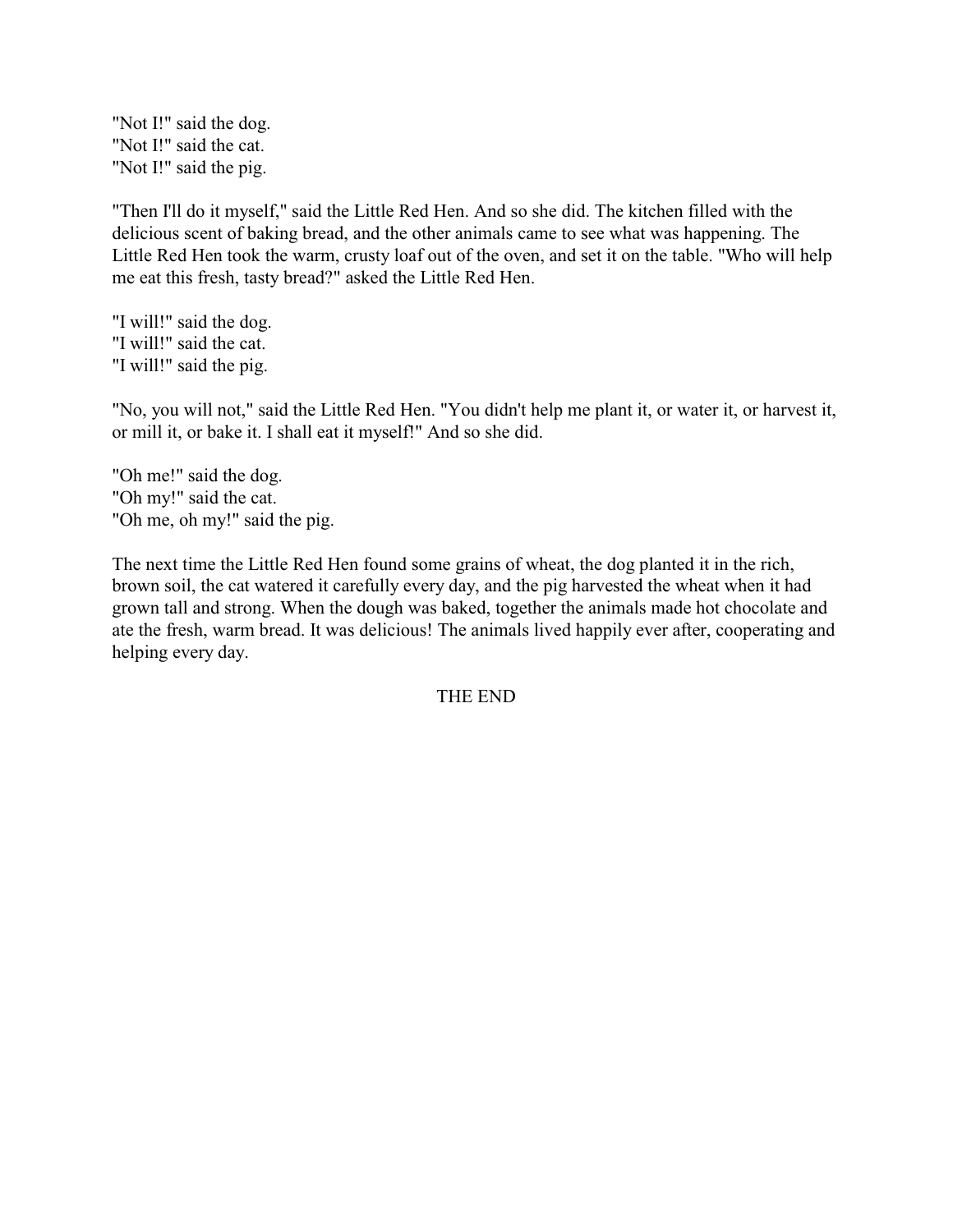### **The Hare and the Tortoise**

"Nah nah nah boo boo, I'm faster than you!" shouted Harriet Hare as she sped down the road.

Normally, Timothy Tortoise was a very easy going reptile. He was happy roaming through the forest at his own pace. But the nasty taunts of Harriet Hare were starting to make him angry.

Later that day Timothy finally arrived (last as usual) at the playground by the river. Sure enough, as soon as he arrived, Harriet started teasing him again.

"A heavy green shell and short little feet, you're the slowest guy I ever did meet!", Harriet taunted.

Timothy slowly turned his head to look Harriet straight in the eye, "I am too slow or so you say. To find the truth, let's race today!"

All the animals in the playground gasped. A race? Between Harriet Hare, the fastest runner and Timothy Turtle the last to show up? What an odd thing that would be to watch.

"I'll set up a course for you to race on", offered Freddy the Fox.

Harriet Hare laughed out loud, "A race you want? A race you'll see. I know I'm faster than Timothy!"

And so Freddy the Fox set up a race course all the way from the playground by the river to the big oak tree at the edge of the forest. All of the animals met at the starting line early in the afternoon.

"On your mark..." shouted Freddy.

"Just a minute Freddy," giggled Beatrice the Bear, "um, Timothy hasn't quite made it to the starting line yet."

"I'm fine," smiled Timothy, "I always make it to where I'm headed."

"Get set...Go!" chanted the animals all together.

Harriet Hare was off like a shot. She made it around the corner by the meadow before Timothy even had all of his feet across the starting line.

Freddy the Fox groaned and shook his head. He'd been hoping his friend Timothy would somehow manage to beat Harriet -- she was always such a show off. "Oh well, let's head over to the finish line everyone. If we cut across the meadow maybe we'll manage to get there in time to watch Harriet cross the finish line." Off the animals went, leaving Timothy to slowly make his way down the path Freddy had set as the race course.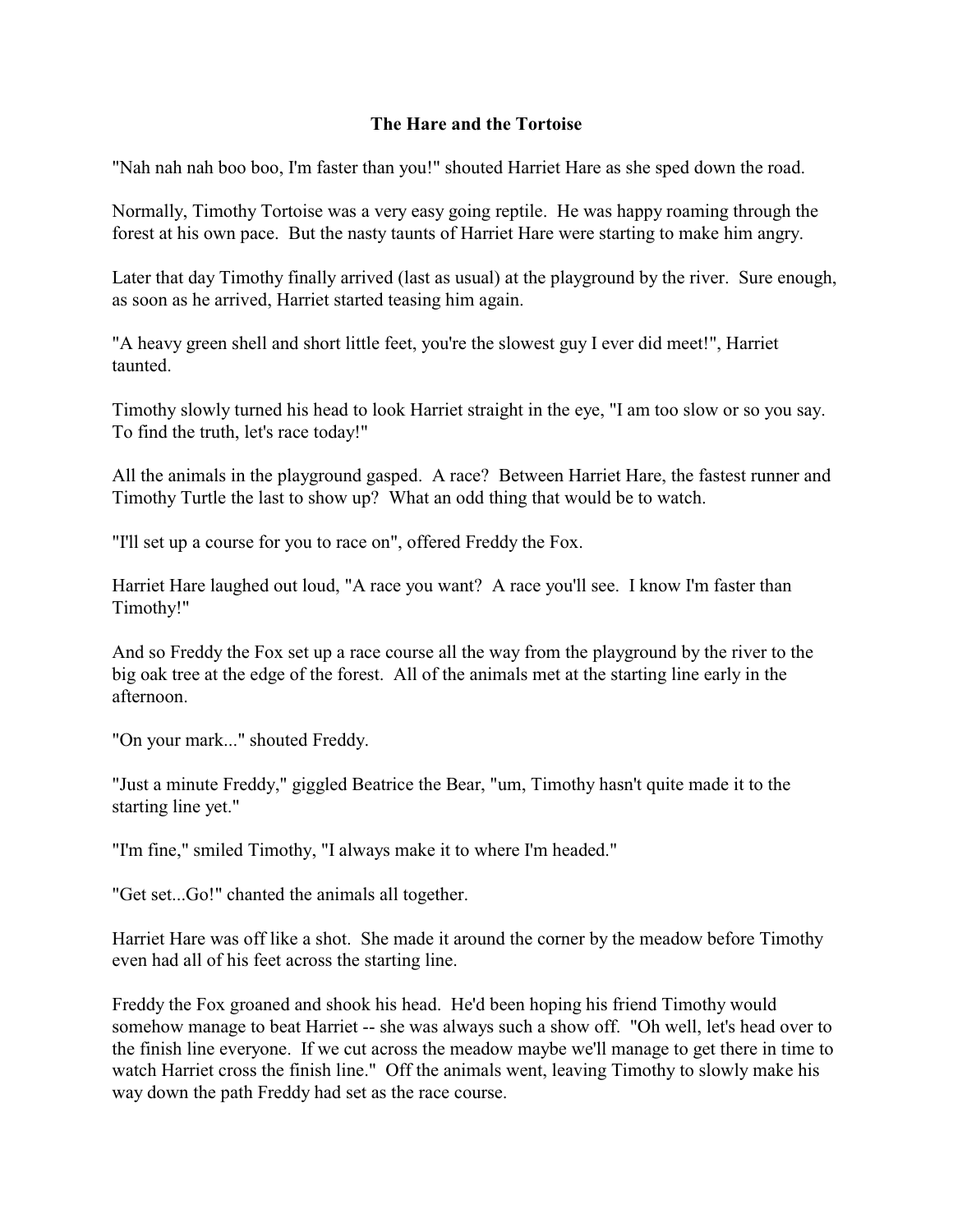Meanwhile, Harriet had run so fast that she could actually see the finish line already. She had to sit down, she was laughing so hard, "I can't believe the nerve of him, to think that he might actually win!"

Harriet gazed over to the finish line and realized that none of the spectators were there yet. "Perhaps I'll rest underneath this tree, so when I win the crowds will see. After all that turtle's slow, he'll take all day to catch up I know."

Harriet lay down and promptly fell asleep.

Timothy made his way down the path along the river, across the meadow and right past the snoozing Harriet. He didn't stop and rest anywhere along the race track.

As Timothy approached the finish line all of the animals began to cheer. Harriet awoke from her nap and ran as fast as she could, but she was too late. Timothy picked his last foot up across the line an instant before she made it there.

Harriet pulled her ears and stomped her feet, "No fair, no fair, no fair, I say! I am the fastest any day."

Timothy smiled and nodded slowly, "It's true I have a slower pace, but

slow but steady wins the race!"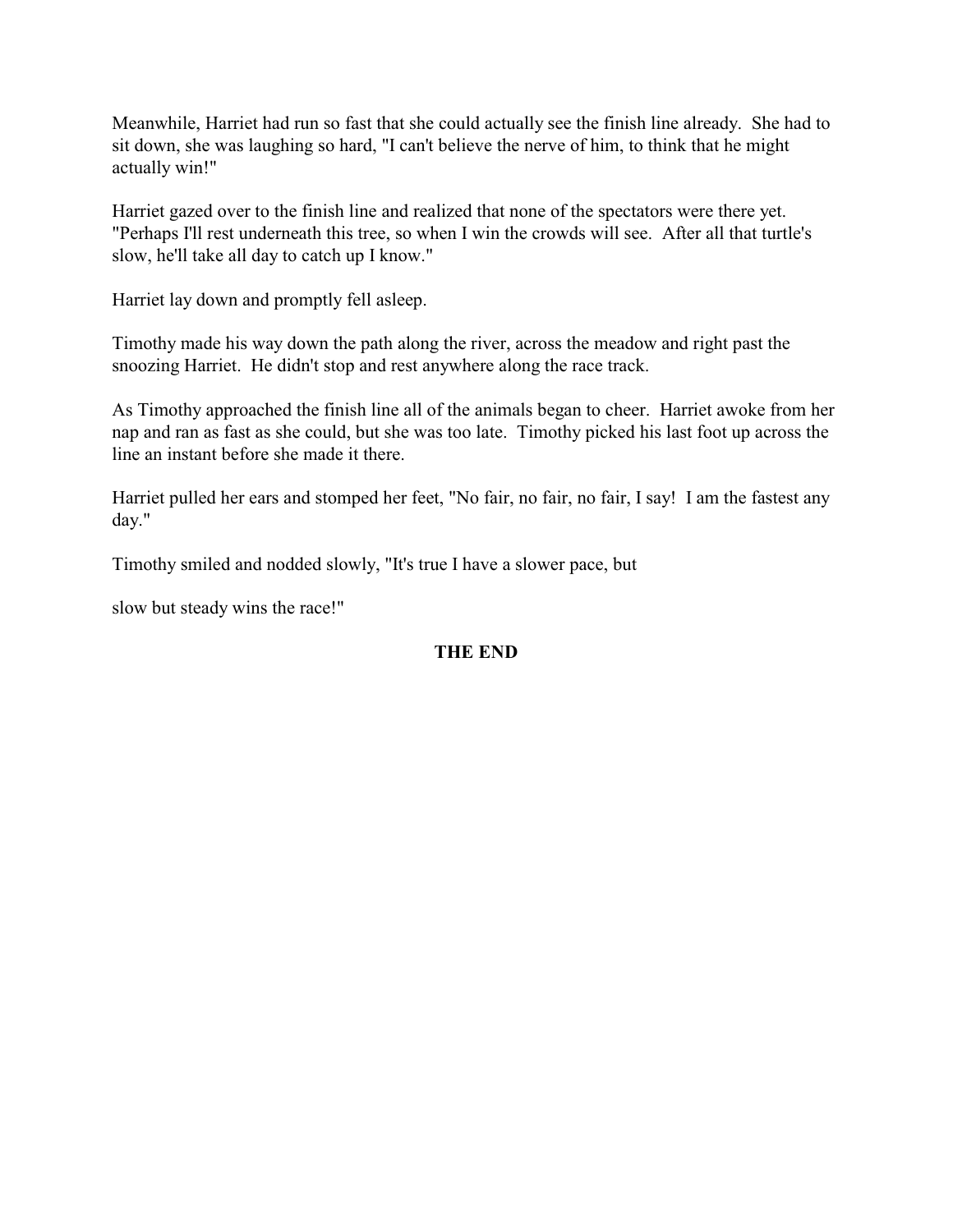## **The Grasshopper and the Ants**

In a field one summer's day a grasshopper was hopping about, chirping and singing to its heart's content. A group of ants walked by, grunting as they struggled to carry plump kernels of corn.

"Where are you going with those heavy things?" asked the grasshopper.

Without stopping, the first ant replied, "To our ant hill. This is the third kernel I've delivered today."

"Why not come and sing with me," teased the grasshopper, "instead of working so hard?"

"We are helping to store food for the winter," said the ant, "and think you should do the same."

"Winter is far away and it is a glorious day to play," sang the grasshopper.

But the ants went on their way and continued their hard work.

The weather soon turned cold. All the food lying in the field was covered with a thick white blanket of snow that even the grasshopper could not dig through. Soon the grasshopper found itself dying of hunger.

He staggered to the ants' hill and saw them handing out corn from the stores they had collected in the summer. He begged them for something to eat.

"What!" cried the ants in surprise, "haven't you stored anything away for the winter? What in the world were you doing all last summer?"

"I didn't have time to store any food," complained the grasshopper; "I was so busy playing music that before I knew it the summer was gone."

The ants shook their heads in disgust, turned their backs on the grasshopper and went on with their work.

Don't forget -- there is a time for work and a time for play!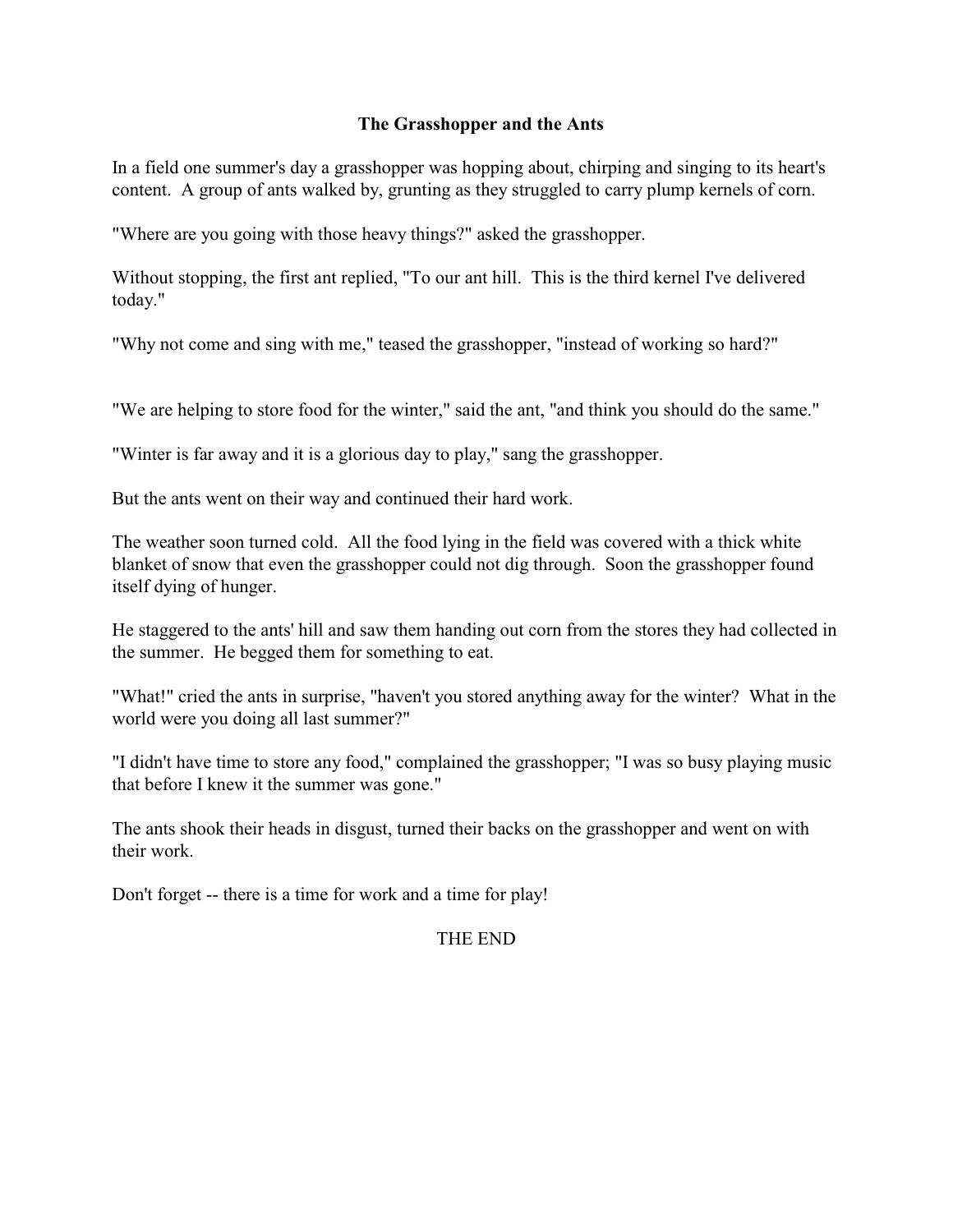### **The Lion and the Mouse**

A lion lay asleep in the forest, his great head resting on his paws. A timid little mouse came upon him unexpectedly, and in her fright and haste to get away, ran across the lion's nose. Woken from his nap, the lion laid his huge paw angrily on the tiny creature to kill her.

"Spare me!" begged the poor mouse. "Please let me go and some day I will surely repay you."

The lion was so amused at the idea of the little mouse being able to help the King of Beasts, that he lifted up his paw and let her go.

Some weeks later, the lion was caught in a net. The hunters, who desired to carry the lion alive to their King, tied him to a tree while they went in search of a wagon to carry him.

Just then the little mouse happened to pass by, and seeing the lion's sad plight, went up to him and soon gnawed away the ropes of the net, freeing the lion.

"You have helped me and now I have returned the favor. Was I not right - even a mouse can help a lion!" said the little mouse.

Don't forget: even the smallest friend is worthwhile!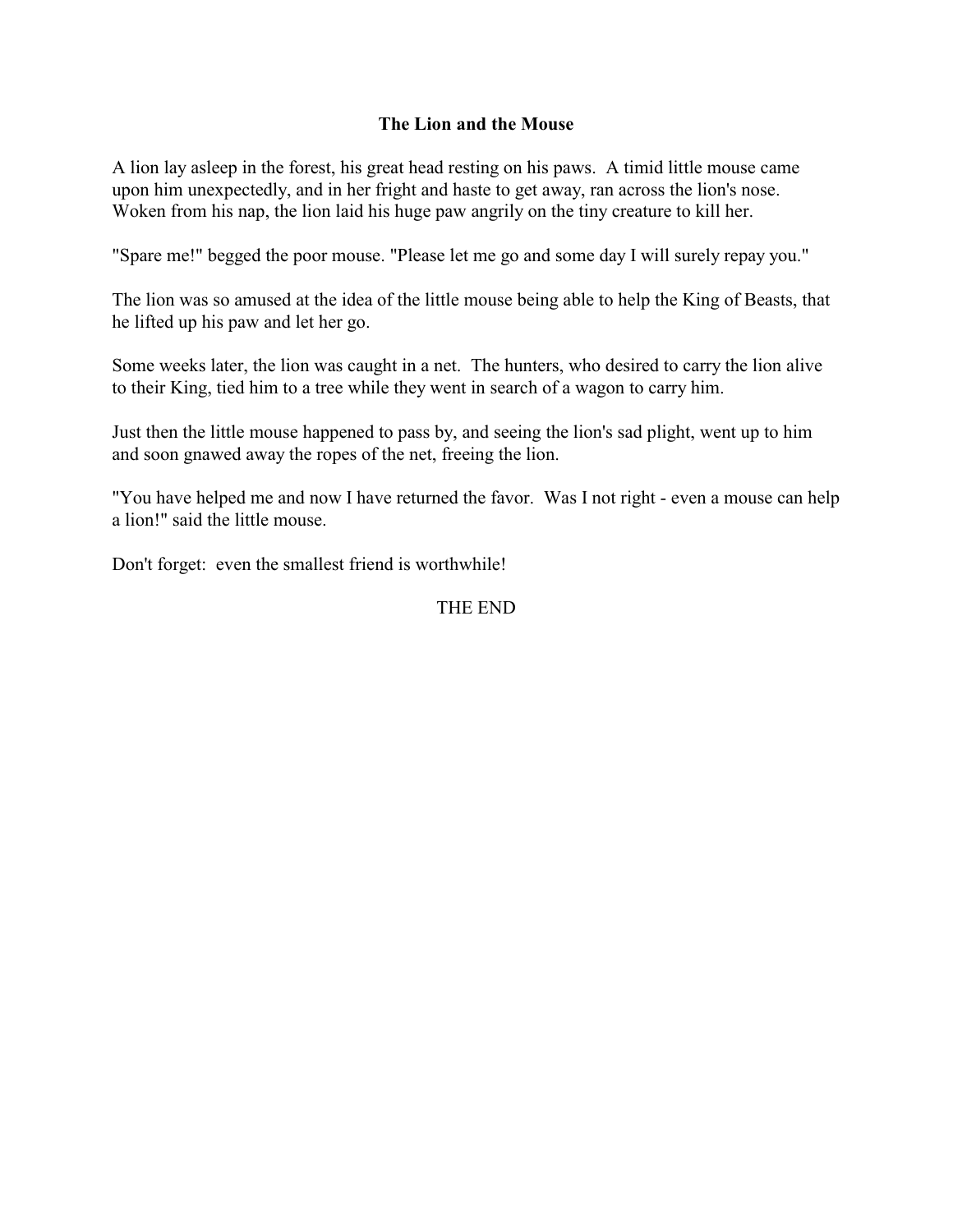### **The Cat and the Fox**

A fox was bragging to a cat of its clever ways of escaping its enemies.

"I have a whole bag of tricks," he said, "which contains a hundred ways of escaping my enemies."

"I have only one," said the cat; "but I can generally manage with that."

Just at that moment they heard the cry of a pack of hounds coming towards them, and the cat immediately scampered up a tree and hid herself in the boughs.

"This is my plan," said the cat. "What are you going to do?"

The fox thought first of one way and started to scamper off. But then another, even better trick popped into his head and he started in the other direction. Then the fox stopped. Another trick had come to him but he wasn't quite sure if it was better than the second one he'd had.

While he was debating the hounds came nearer and nearer.

At last, the fox in his confusion as to which plan was best was caught by the hounds, putting an end to all of his clever plans.

Don't forget -- a little common sense is better than many sneaky tricks!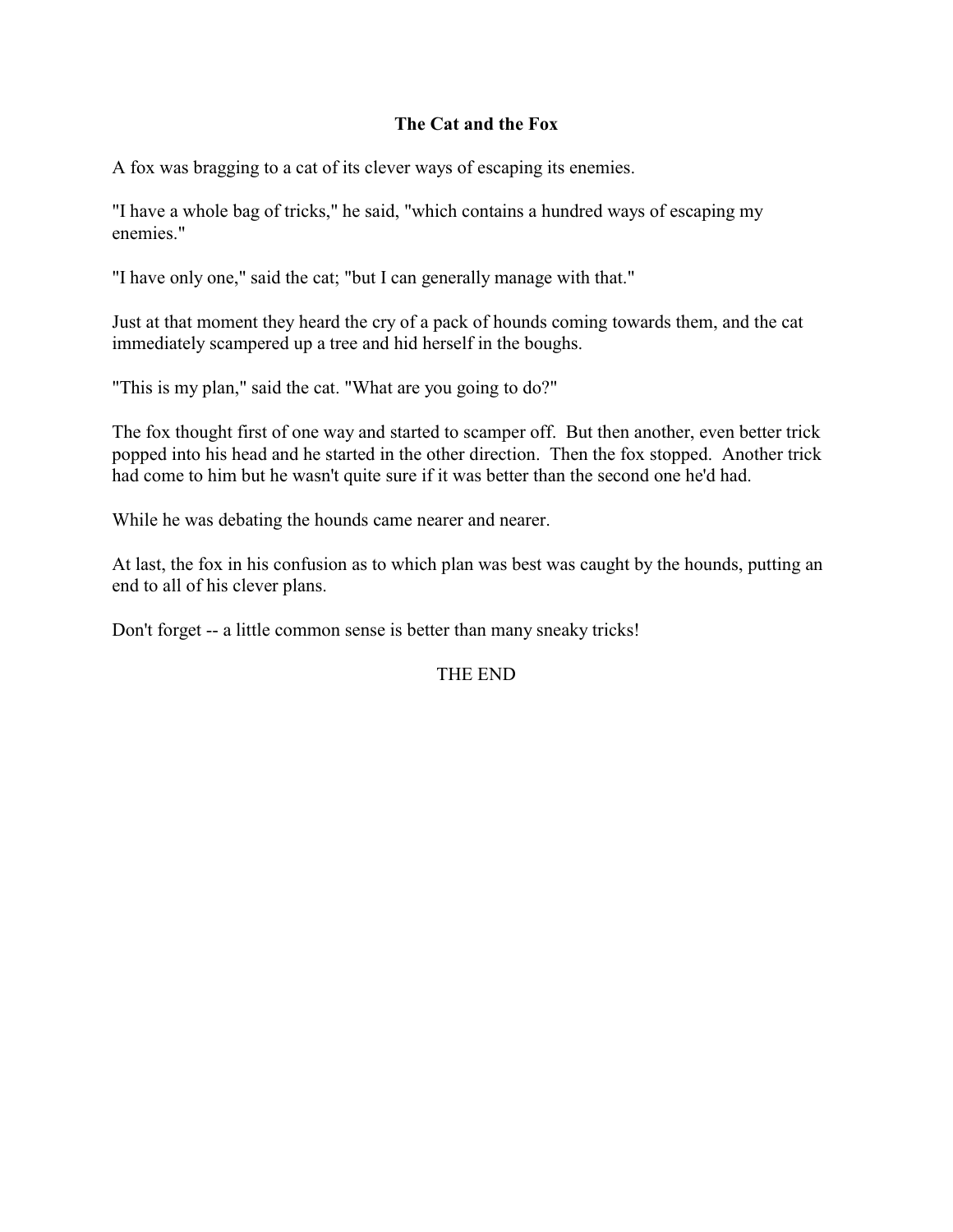## **The Goose with the Golden Eggs**

One day a countryman going to the nest of his goose found there an egg all yellow and glittering. When he picked it up it was very heavy and he was going to throw it away, because he thought a trick had been played on him.

But he decided to take it home and soon discovered that it was an egg of pure gold.

Every morning the same thing occurred, and he grew rich by selling his eggs. As he grew rich he grew greedy; and thinking to get all the gold the goose could give, he killed it and opened it only to find nothing.

Don't forget -- it isn't good to be greedy!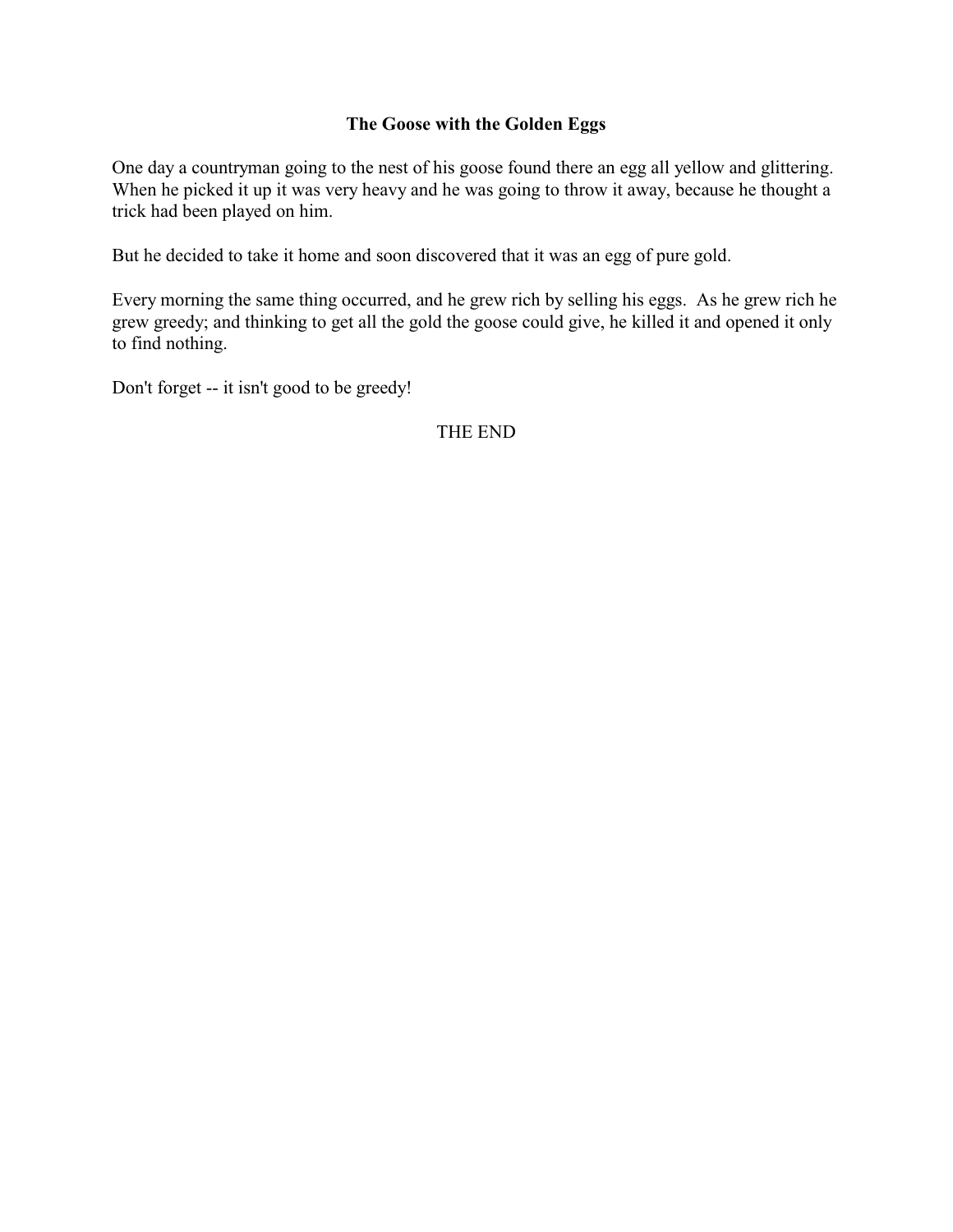### **The Bulls and the Lion**

A lion had been watching three bulls feeding in an open field. He had tried to attack them several times, but they kept together and helped each other to drive him off.

The lion had little hope of eating them, for he was no match for three strong bulls with their sharp horns and hoofs. But he could not keep away from that field, for it is hard to resist watching a good meal, even when there is little chance of getting it.

Then one day the bulls had a fight. When the hungry lion came to lick his chops and watch them as he did each day, he found them in separate corners of the field, as far away from one another as they could get.

It was now an easy matter for the lion to attack the bulls one at a time.

Don't forget: united we stand, divided we fall!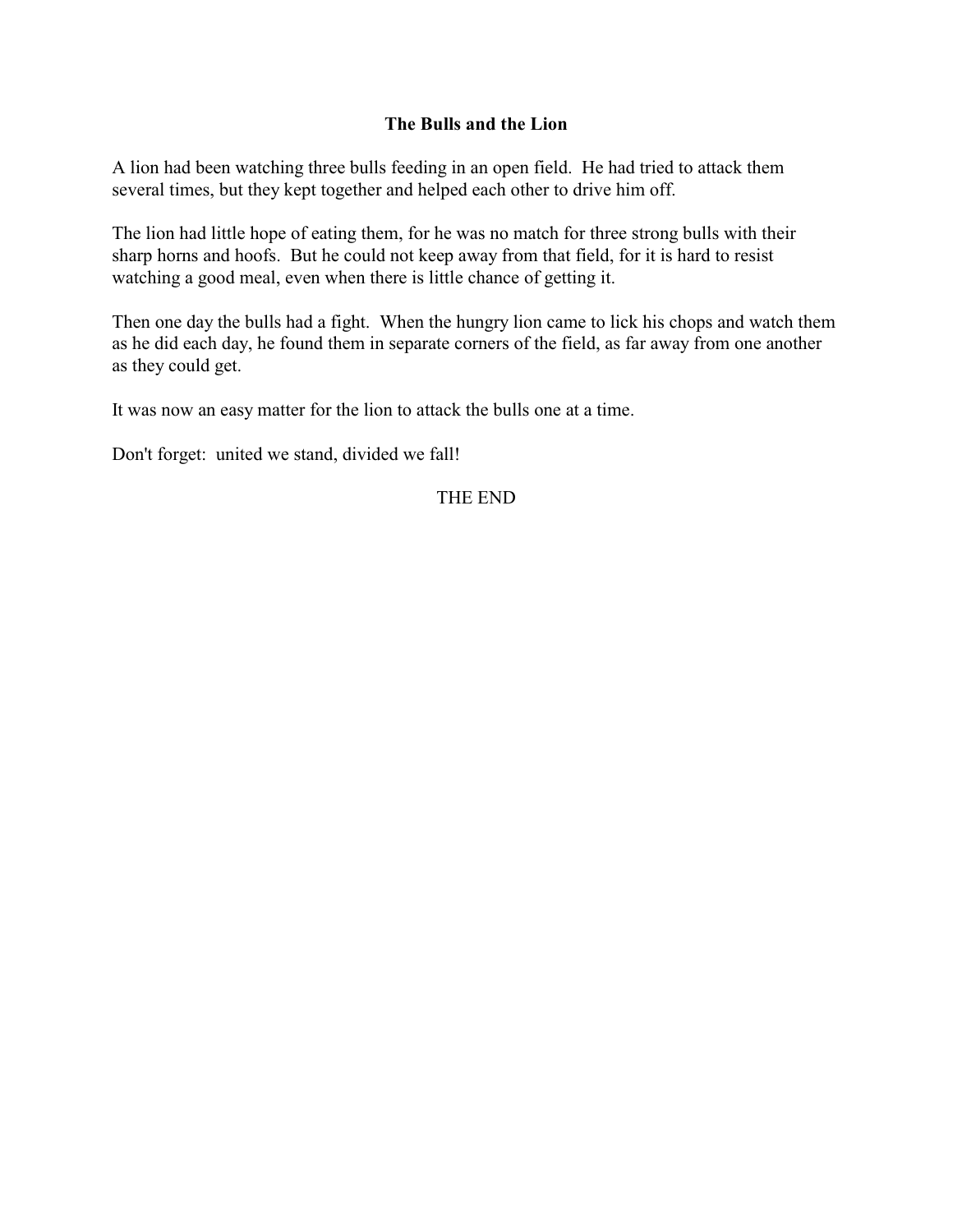#### **Rapunzel**

Grimm's Fairy Tale version - translated by Margaret Hunt - language modernized a bit by Leanne Guenther

Note: Rapunzel is an old nickname for a herb with leaves like lettuce and roots like a radish -- it is also called rampion.

There once lived a man and a woman who always wished for a child, but could not have one. These people had a little window at the back of their house from which a splendid garden could be seen. The garden was full of the most beautiful flowers and herbs. It was, however, surrounded by a high wall, and no one dared to go into it because it belonged to an witch, who had great power and was feared by all the world.

One day the woman was standing by the window and looking down into the garden, when she saw a bed which was planted with the most tasty rapunzel. It looked so fresh and green that she longed for it and had the greatest desire to eat some. This desire increased every day. The woman knew that she could not get any of it and grew more pale and miserable each day.

Her husband was worried about her and asked "What is wrong my dear?"

"Ah," she replied, "if I can't eat some of the rapunzel from the garden behind our house I think I shall die."

The man, who loved her, thought, "Sooner than let my lovely wife die, I will bring her some of the rapunzel myself, no matter what the cost."

In the twilight of the evening, he climbed over the wall into the garden of the witch, hastily grabbed a handful of rapunzel and took it to his wife. She at once made herself a salad and ate it happily. She, however, liked it so much -- so very much, that the next day she longed for it three times as much as before. If he was to have any rest, her husband must once more descend into the garden. In the gloom of evening, therefore, he set out again; but when he had climbed over the wall he was terribly afraid, for he saw the witch standing before him.

"How dare you," she said with angry look, "sneak into my garden and steal my rapunzel like a thief? You shall suffer for this!"

"Ah," the frightened husband answered, "please have mercy, I had to have the rapunzel. My wife saw it from the window and felt such a longing for it that she would have died if she had not got some to eat."

Then the witch allowed her anger to be softened, and said to him, "If this is true, I will allow you to take as much as you like, only I make one condition. You must give me the baby daughter your wife will bring into the world; she shall be well treated, and I will care for it like a mother." The man in his fear consented and when the baby was born the witch appeared at once, gave the child the name of Rapunzel and took the baby away with her.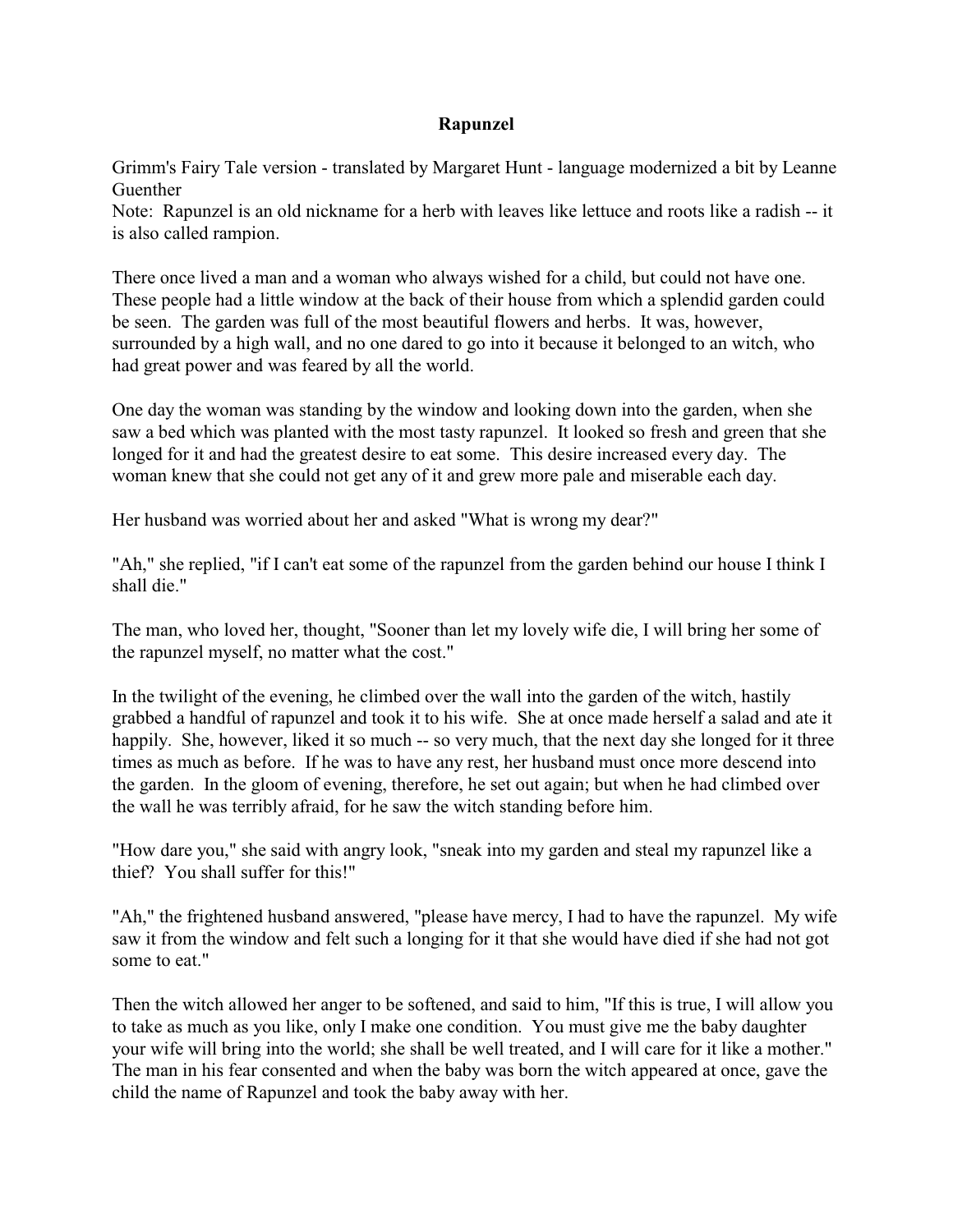Rapunzel grew into the most beautiful child beneath the sun. When she was twelve years old, the witch shut her into a tower, which lay in a forest. The tower had no stairs or doors, but only a little window at the very top. When the witch wanted to go in, she stood beneath the window and cried,

"Rapunzel, Rapunzel, let down your hair."

Rapunzel had magnificent long hair, fine as spun gold, and when she heard the voice of the witch she wound her braids round one of the hooks of the window, and then the hair fell down the side of the tower and the witch climbed up by it.

After a year or two, it came to pass that the Prince rode through the forest and went by the tower. He heard a song which was so lovely that he stood still and listened. This was Rapunzel who in her loneliness passed her time singing. The Prince wanted to climb up to her, and looked for the door of the tower, but none was to be found. He rode home, but the singing had so deeply touched his heart, that every day he went out into the forest and listened to it.

Once when he was standing behind a tree listening to Rapunzel's song, he saw the witch come and heard how she cried,

"Rapunzel, Rapunzel, let down your hair."

Then Rapunzel let down the braids of her hair, and the witch climbed up to her.

"If that is the ladder by which one mounts, I will for once try my fortune," thought the Prince and the next day when it began to grow dark, he went to the tower and cried,

"Rapunzel, Rapunzel, let down your hair."

Immediately the hair fell down and the Prince climbed up.

At first Rapunzel was terribly frightened when a man such as her eyes had never seen, came to her; but the Prince began to talk to her quite like a friend and told her that his heart had been so stirred by her singing that it had let him have no rest. Then Rapunzel lost her fear, and when he asked her if she would take him for her husband -- and she saw that he was kind and handsome, she said yes, and laid her hand in his.

She said, "I will willingly go away with you, but I do not know how to get down. Bring a bit of silk with you every time you come and I will weave a ladder with it. When that is ready I will climb down and we shall escape together." They agreed that until that time he should come to her every evening, for the old woman came by day.

The witch knew nothing of this, until once Rapunzel said in her distraction, "Oh my, you are so much heavier when you climb than the young Prince."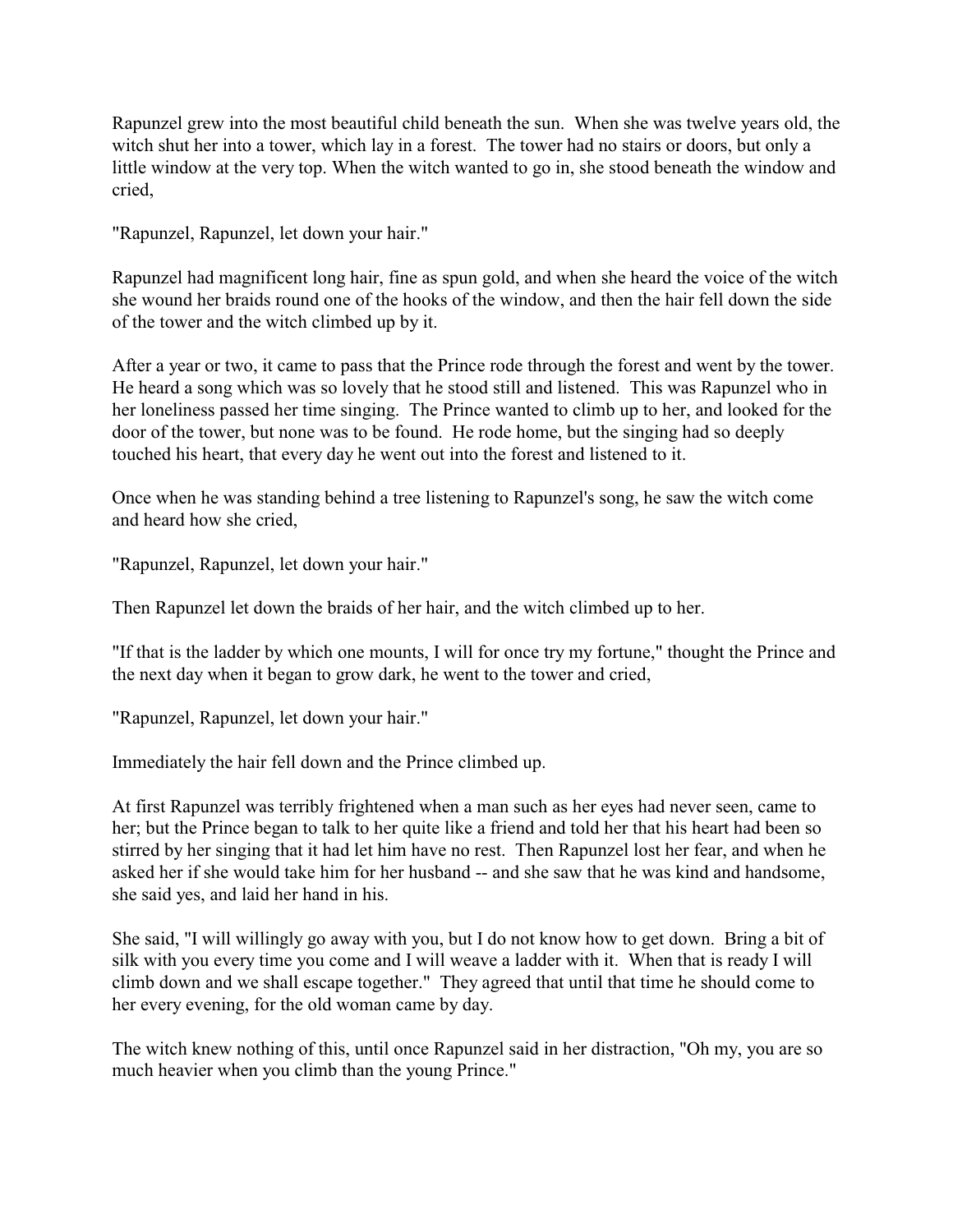"Ah! you wicked child," cried the witch "What do I hear thee say! I thought I had separated you from all the world but you have deceived me."

In her anger she clutched Rapunzel's beautiful hair, seized a pair of scissors -- and snip, snap - cut it all off. Rapunzel's lovely braids lay on the ground but the witch was not through. She was so angry that she took poor Rapunzel into a desert where she had to live in great grief and misery.

The witch rushed back to the tower and fastened the braids of hair which she had cut off, to the hook of the window, and when the Prince came and cried,

"Rapunzel, Rapunzel, let down your hair,"

She let the hair down. The Prince climbed to the window, but he did not find his dearest Rapunzel above, but the witch, who gazed at him with a wicked and venomous look.

"Aha!" she cried mockingly, "You've come for Rapunzel but the beautiful bird sits no longer singing in the nest; the cat has got it and will scratch out your eyes as well. Rapunzel is banished and you will never see her again!"

The Prince was beside himself and in his despair he fell down from the tower. He escaped with his life, but the thorns into which he fell pierced his eyes. Then he wandered quite blind about the forest, ate nothing but roots and berries and did nothing but weep over the loss of his dearest Rapunzel.

In this way, the Prince roamed in misery for some months and at length came to the desert where the witch had banished Rapunzel. He heard a voice singing and it seemed so familiar to him that he went towards it. When he approached, Rapunzel knew him and fell into his arms and wept.

Two of her tears fell on his eyes and the Prince could see again. He led her to his kingdom where he was joyfully received, and they lived for a long time afterwards, happy and contented.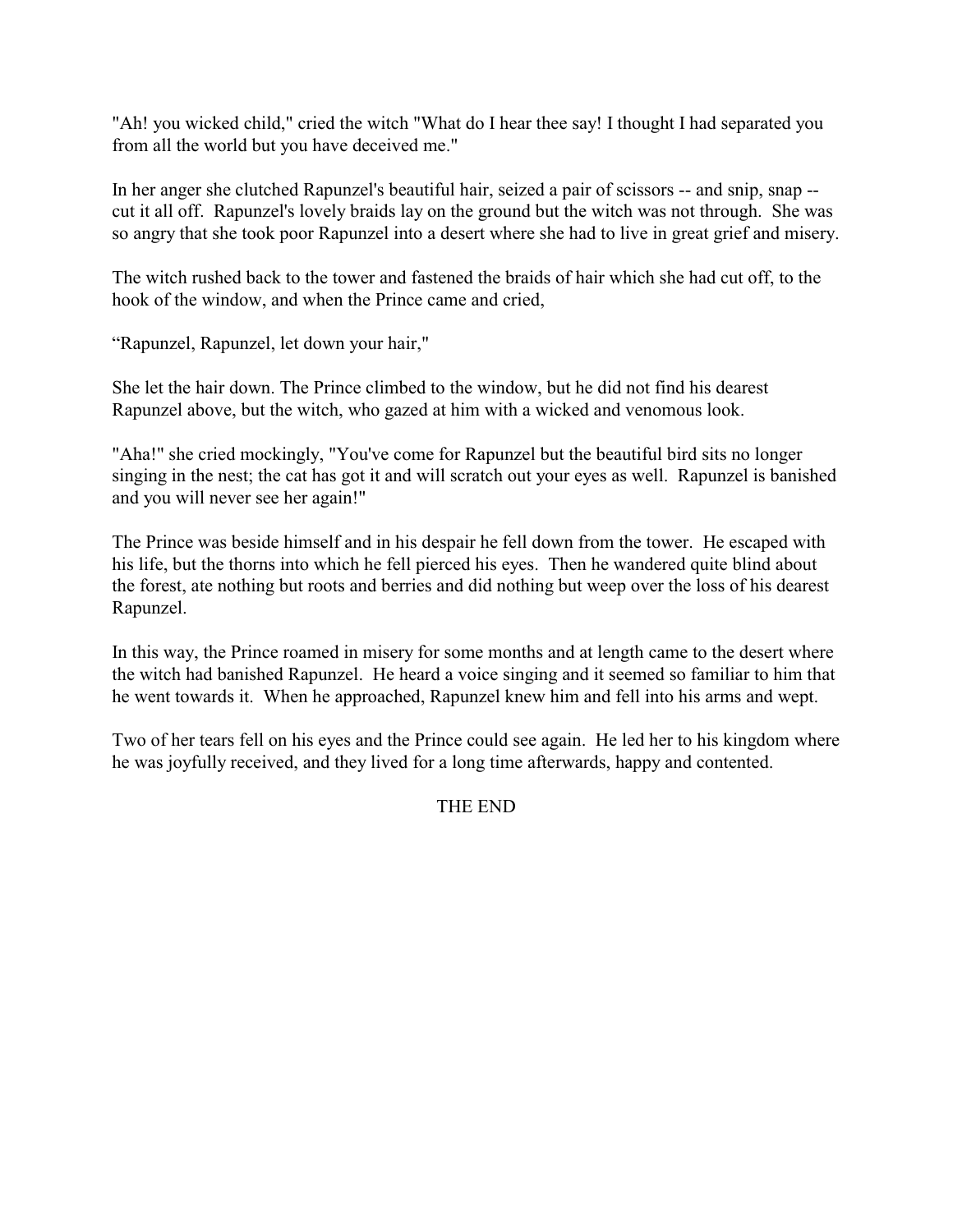## **Sleeping Beauty**

Grimm's Fairy Tale version - translated by Margaret Hunt - language modernized a bit by Leanne Guenther

Long ago there lived a King and Queen who said every day, "If only we had a child!" But for a long time they had none.

One day, as the Queen was bathing in a spring and dreaming of a child, a frog crept out of the water and said to her, "Your wish shall be fulfilled. Before a year has passed you shall bring a daughter into the world."

And since frogs are such magical creatures, it was no surprise that before a year had passed the Queen had a baby girl. The child was so beautiful and sweet that the King could not contain himself for joy. He prepared a great feast and invited all his friends, family and neighbours. He invited the fairies, too, in order that they might be kind and good to the child. There were thirteen of them in his kingdom, but as the King only had twelve golden plates for them to eat from, one of the fairies had to be left out. None of the guests was saddened by this as the thirteenth fairy was known to be cruel and spiteful.

An amazing feast was held and when it came to an end, each of the fairies presented the child with a magic gift. One fairy gave her virtue, another beauty, a third riches and so on -- with everything in the world that anyone could wish for.

After eleven of the fairies had presented their gifts, the thirteenth suddenly appeared. She was angry and wanted to show her spite for not having been invited to the feast. Without hesitation she called out in a loud voice,

"When she is fifteen years old, the Princess shall prick herself with a spindle and shall fall down dead!"

Then without another word, she turned and left the hall.

The guests were horrified and the Queen fell to the floor sobbing, but the twelfth fairy, whose wish was still not spoken, quietly stepped forward. Her magic could not remove the curse, but she could soften it so she said,

"Nay, your daughter shall not die, but instead shall fall into a deep sleep that will last one hundred years."

Over the years, the promises of the fairies came true -- one by one. The Princess grew to be beautiful, modest, kind and clever. Everyone who saw her could not help but love her.

The King and Queen were determined to prevent the curse placed on the Princess by the spiteful fairy and sent out a command that all the spindles in the whole kingdom should be destroyed. No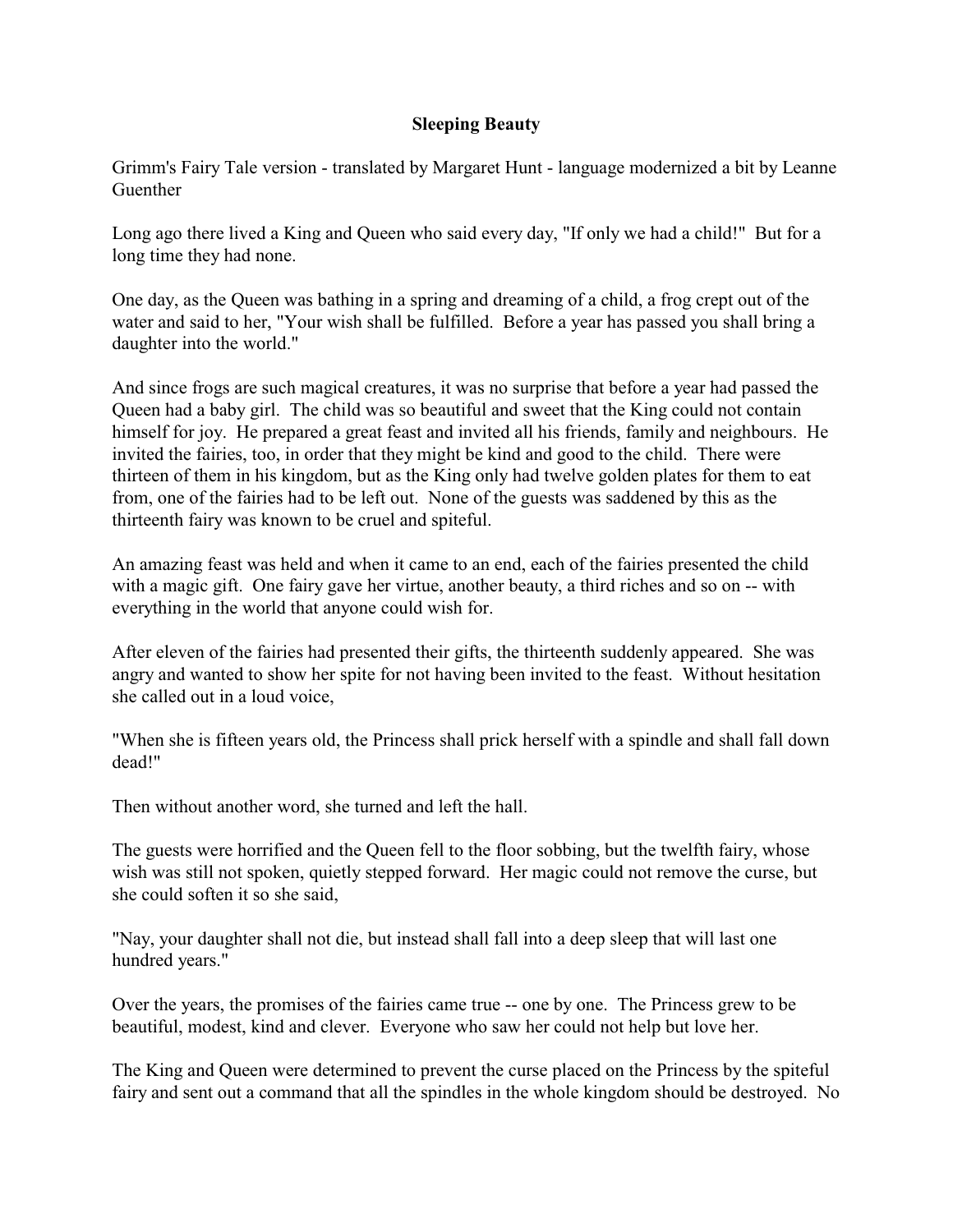one in the kingdom was allowed to tell the Princess of the curse that had been placed upon her for they did not want her to worry or be sad.

On the morning of her fifteenth birthday, the Princess awoke early -- excited to be another year older. She was up so early in the morning, that she realized everyone else still slept. The Princess roamed through the halls trying to keep herself occupied until the rest of the castle awoke. She wandered about the whole place, looking at rooms and halls as she pleased and at last she came to an old tower. She climbed the narrow, winding staircase and reached a little door. A rusty key was sticking in the lock and when she turned it, the door flew open.

In a little room sat an old woman with a spindle, busily spinning her flax. The old woman was so deaf that she had never heard the King's command that all spindles should be destroyed.

"Good morning, Granny," said the Princess, "what are you doing?"

"I am spinning," said the old woman.

"What is the thing that whirls round so merrily?" asked the Princess and she took the spindle and tried to spin too.

But she had scarcely touched the spindle when it pricked her finger. At that moment she fell upon the bed which was standing near and lay still in a deep sleep.

The King, Queen and servants had all started their morning routines and right in the midst of them fell asleep too. The horses fell asleep in the stable, the dogs in the yard, the doves on the roof and the flies on the wall. Even the fire in the hearth grew still and went to sleep. The kitchen maid, who sat with a chicken before her, ready to pluck its feathers, fell asleep. The cook was in the midst of scolding the kitchen boy for a mess he'd made but they both fell fast asleep. The wind died down and on the trees in front of the castle not a leaf stirred.

Round the castle a hedge of brier roses began to grow up. Every year it grew higher until at last nothing could be seen of the sleeping castle.

There was a legend in the land about the lovely Sleeping Beauty, as the King's daughter was called, and from time to time Princes came and tried to force their way through the hedge and into the castle. But they found it impossible for the thorns, as though they were alive, grabbed at them and would not let them through.

After many years a Prince came again to the country and heard an old man tell the tale of the castle which stood behind the brier hedge and the beautiful Princess who had slept within for a hundred years. He heard also that many Princes had tried to make it through the brier hedge but none had succeeded and many had been caught in it and died.

The young Prince said, "I am not afraid. I must go and see this Sleeping Beauty."